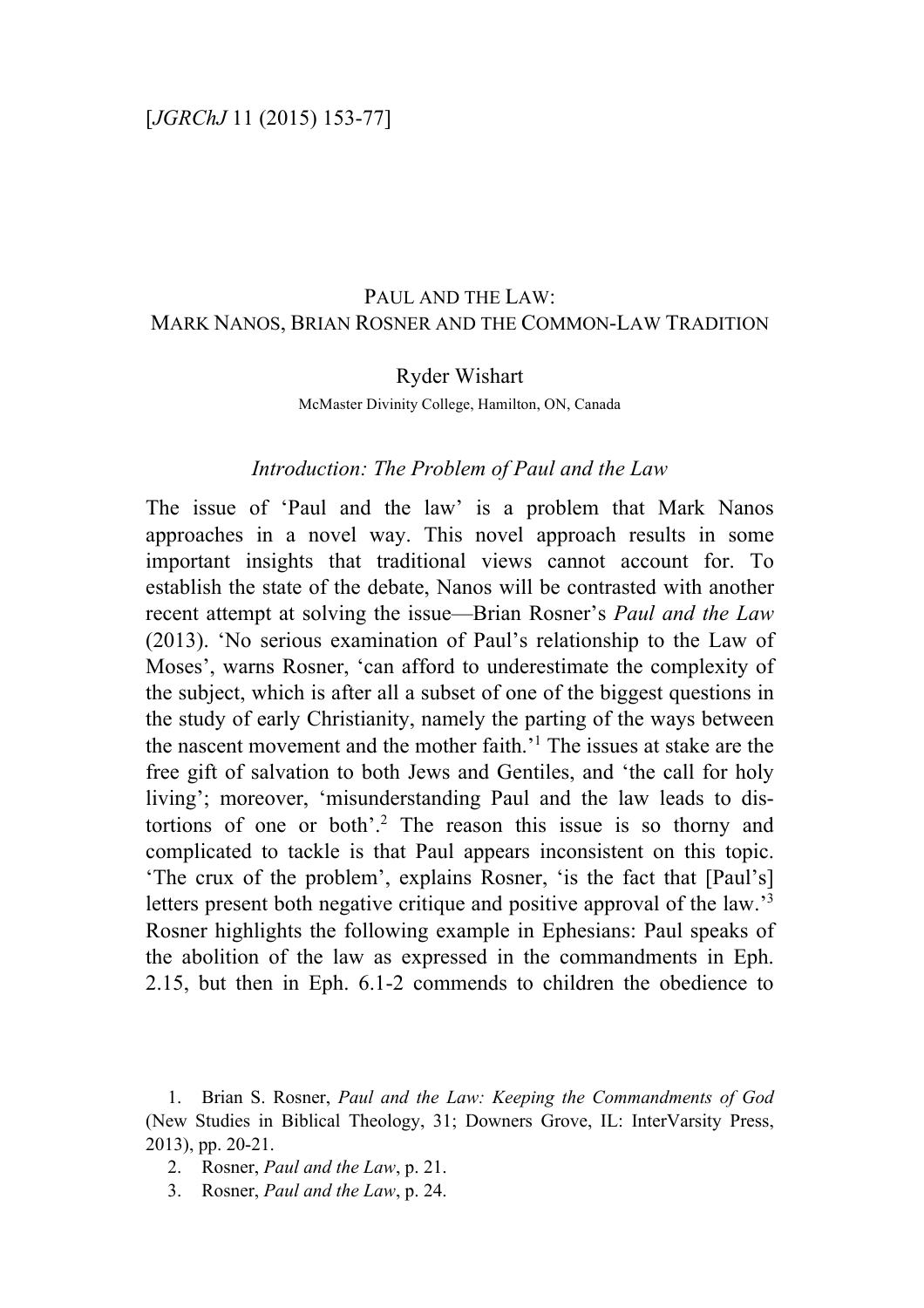parents enjoined by the Decalogue.4 Not surprisingly, 'some doubt whether Paul himself knew what he was talking about'.<sup>5</sup>

The ongoing scholarly discussion, however, suggests that we should not dismiss Paul as incoherent.<sup>6</sup> This problem requires a solution, and represents one of the ongoing debates in Pauline studies.7 This article will argue that a common-law view of Pauline instructions provides a way forward in the debate about Paul and the law, making it possible to integrate insights from different perspectives that would otherwise mutually exclude each other. While there are many facets to the debate, I will first examine the recent input by both Mark Nanos and Brian Rosner on the issue of Paul and the law. Secondly, I will highlight what I believe to be two crucial, but apparently incommensurable, insights from each of the two positions. Thirdly, I will sketch a way forward in this debate by offering an insight from contemporary legal theory that makes it possible to bring together the best insights of Rosner and Nanos on this issue in a way that positively impacts the study of New Testament law and Christian ethics.

### *Two Views on Paul and the Law*

### *Brian Rosner: The Critique of Legalism*

Rosner's solution to Paul and the law is carefully nuanced, but maintains a key traditional claim—that faith in Jesus necessitates a rejection or qualification of the law in some sense. In this view, there is something wrong, or at least incomplete, with Judaism due to what Jesus did—that is, Judaism became inadequate in some, usually soteriological, sense. In Rosner's view, Paul makes three interpretive

- 4. Rosner, *Paul and the Law*, pp. 24-25.
- 5. Rosner, *Paul and the Law*, p. 20.

6. A. Andrew Das, 'Paul and the Law: Pressure Points in the Debate', in Mark D. Given (ed.), *Paul Unbound: Other Perspectives on the Apostle* (Peabody, MA: Hendrickson, 2010), pp. 99-116 (114), says, 'the advances in recent research no longer justify Räisänen's conclusion that Paul is utterly contradictory on this topic'.

7. Das (in 'Paul and the Law') describes seven pressure points in the debate, including the following questions about Paul's position: (1) Was E.P. Sanders right that for Paul grace envelops Law and obedience? (2) Does Paul critique Jewish legalism? (3) Does 'works of the Law' refer to boundary marking aspects of the Law? (4) When Paul critiques the Law, does he have primarily ethnic concerns in mind? (5) Is perfect obedience a factor or concern for Paul? (6) What is the meaning of νόμος ('law')? (7) Is the Law the norm for Christian life?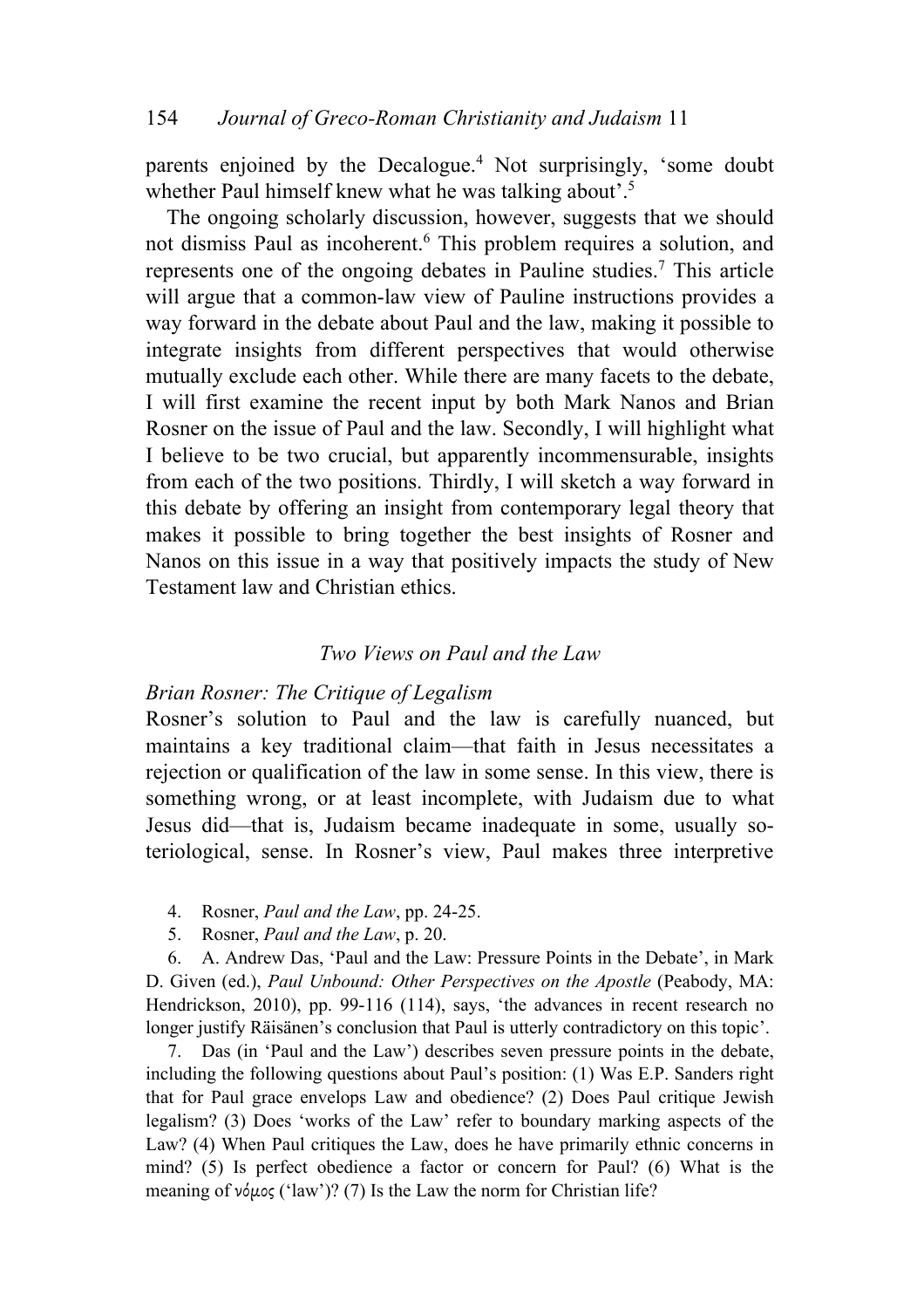moves: (1) he totally rejects the law as a legal system or law-covenant, but re-appropriates it as a source of (2) prophecy and (3) ethics. Rosner seeks to synthesize the best of three streams of scholarship: Lutheranism, the Reformed view and the New Perspective on Paul. 'There is something to learn from each of these perspectives', claims Rosner.<sup>8</sup> He continues, 'in my view the challenge is to hold on to their valid insights in a manner that does justice to the full range of evidence and, with important qualifications, does not deny the validity of other perspectives'.9

Rosner seeks to distil the best from the three main streams of scholarship on this topic without losing sight of any of the evidence available or the necessary nuance that must be maintained. His account is a useful basis from which to compare Mark Nanos's solution, because Rosner maintains, as mentioned above, a key traditional claim that faith in Jesus necessitates a rejection or qualification of the law in some sense, and perhaps, implicitly, Judaism as well.<sup>10</sup>

In the traditional view, Paul rejects the law in some sense, whether as a law-covenant that secures a relationship with  $God<sub>11</sub>$  or else as a source of condemnation as in the Lutheran tradition. Rosner describes the Lutheran position on the law in this way:

Broadly speaking, *Lutheranism* holds that Paul believed that Christ abolished the law and that the law is the counterpoint to the gospel. The primary role of the law is to lead us to despair of any hope of obedience leading to God's acceptance and to drive us to seek God's mercy in Christ.<sup>12</sup>

In this traditional view, generally speaking, Paul rejects the idea that Jews might be fundamentally closer to God than non-Jews with respect

8. Rosner, *Paul and the Law*, p. 21.

9. Rosner, *Paul and the Law*, p. 21. This article is a similar attempt at eclecticism on this highly debated topic. However, I am seeking to incorporate and learn from an important non-traditional voice, Mark Nanos.

10. 'Clearly, Paul's rejection of the law has to do with the arrival of a new economy, dispensation or stage of salvation history, one that replaces the Mosaic law and covenant' (Rosner, *Paul and the Law*, p. 69).

11. A. Andrew Das, *Paul, the Law, and the Covenant* (Peabody, MA: Hendrickson, 2001), p. 160, says, 'Paul's problem with the law, on the other hand, is that it is fundamentally unable to bring about a right relationship with God'.

12. Rosner, *Paul and the Law*, p. 21.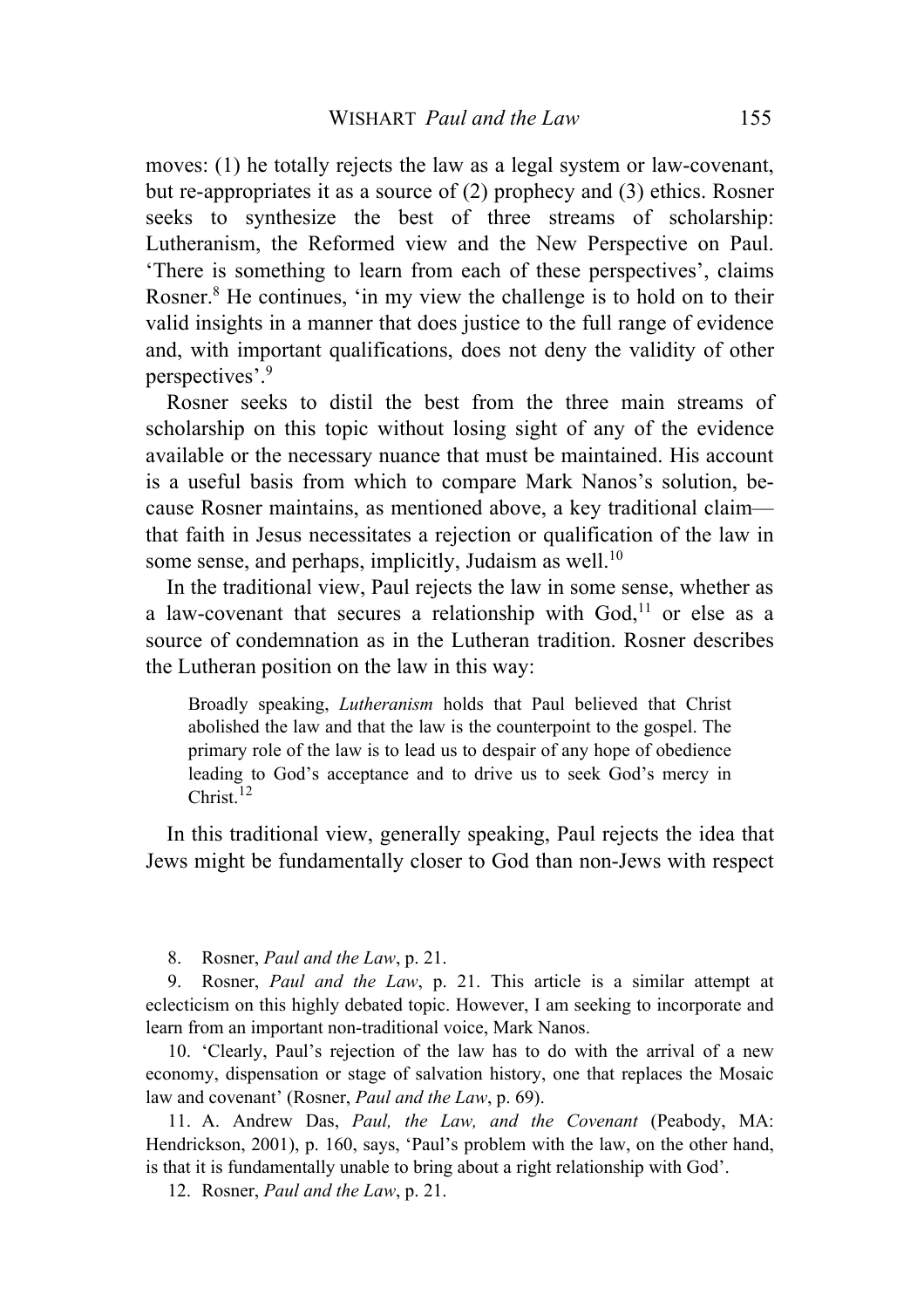to salvation. <sup>13</sup> For Rosner, Paul's rejection of the law is a critique of the law as 'a failed path to righteousness'.<sup>14</sup> While Rosner seems to avoid the term legalism, his critique of the law basically represents the concept of legalism I have in mind, and so I have chosen to use the term in this article. For my understanding of legalism, I rely on Jackson, who describes legalism as essentially a way to misuse the law.15 However, not all who take a traditional position would draw the same conclusion: Andrew Das claims, 'the concept of legalism is completely absent from Paul's reasoning', and 'What is at issue has nothing to do with legalism but rather whether the law is God's means of blessing for the Gentiles'.16 Das's understanding, however, may rely too heavily on mirror reading into the opponents' supposed teaching. I will also point out that legalism is a tricky term; Jackson's definition is by no means the only one, but I adopt it specifically because it dovetails with the common-law perspective outlined below. Although this may not satisfy all readers, Dunn notes the term legalism specifically as one that can cause discussions to 'run aground because there are what might be called hidden reefs within our different traditions'.17

Paul, on the traditional view, did not need to follow the Torah (although he was free to). The New Perspective on Paul admits that Paul remained Jewish. However, he was not a 'good' Jew, in the sense that he did not take Torah-observance as seriously as his contemporaries did. David Rudolph summarizes this position (represented by E.P. Sanders) succinctly, saying, 'Sanders proposes that the only

13. Mark D. Nanos, *The Mystery of Romans: The Jewish Context of Paul's Letter* (Minneapolis: Fortress Press, 1996), p. 176. The context of Nanos's comment is evaluation of Räisänen's theory, which would correspond to the Lutheranism identified as a major stream of thought in Rosner's *Paul and the Law*.

14. Rosner, *Paul and the Law*, p. 72.

15. Bernard S. Jackson, 'Legalism and Spirituality: Historical, Philosophical, and Semiotic Notes on Legislators, Adjudicators, and Subjects', in Edwin B. Firmage, Bernard G. Weiss and John W. Welch (eds.), *Religion and Law: Biblical-Judaic and Islamic Perspectives* (Winona Lake, IN: Eisenbrauns, 1990), pp. 243-61 (259).

16. Das, *Paul*, pp. 162-63.

17. James D.G. Dunn, 'In Search of Common Ground', in James D.G. Dunn (ed.), *Paul and the Mosaic Law: The Third Durham–Tübingen Research Symposium on Earliest Christianity and Judaism* (Tübingen: Mohr Siebeck, 1996), pp. 309-34 (310).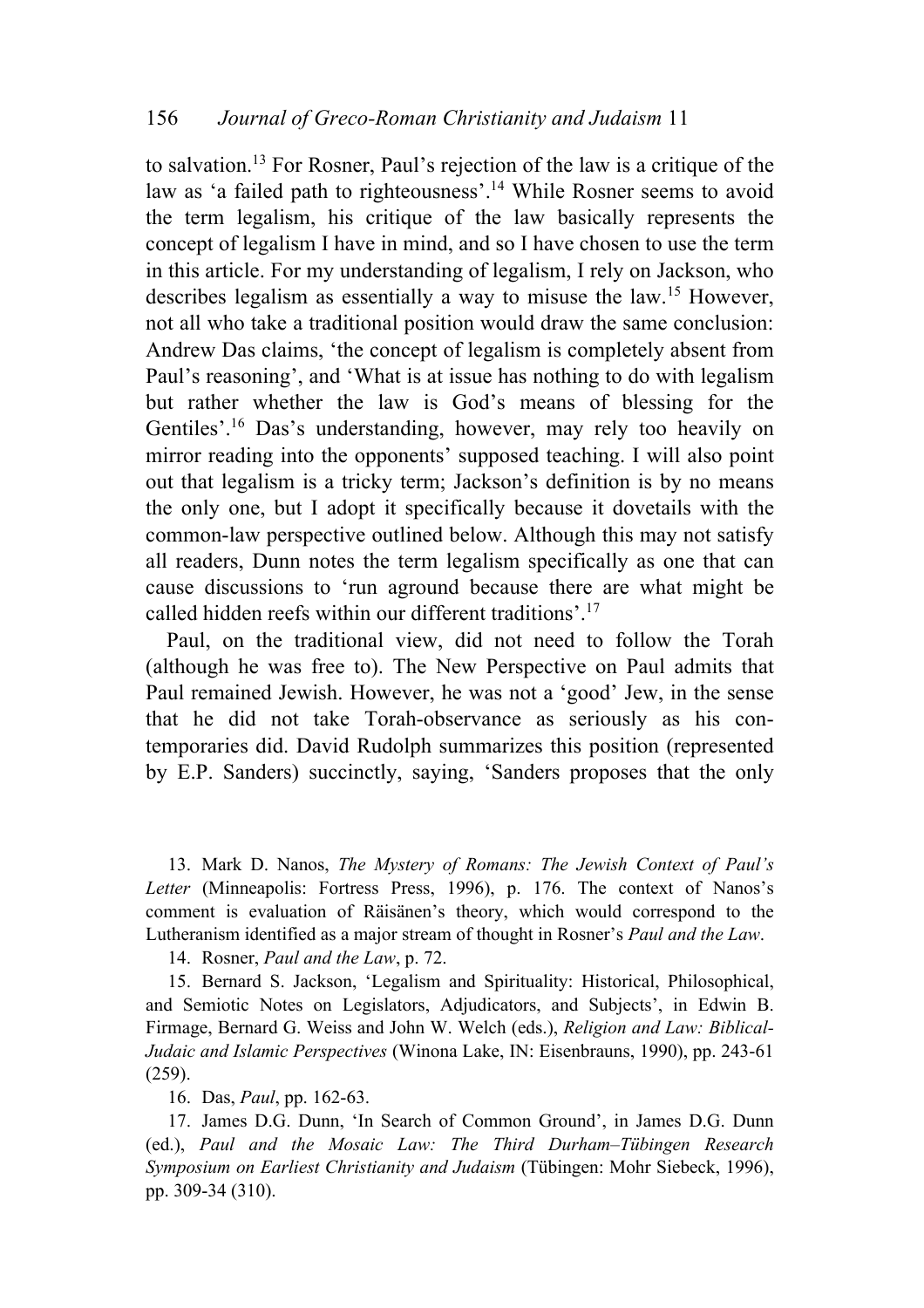time Paul lived as a Jew was when he was in Jerusalem surrounded by Jews'.18

While Christian obedience, on Rosner's reading of Paul, involves the ongoing influence and importance of the Torah, the law also has to be rejected as the legalistic means for establishing or maintaining a relationship with God. The critical insight Rosner brings to the table is this: Paul's negative assessment of the law is related to legalism.

#### *Mark Nanos: The Positive Assessment of Torah-Observance*

Nanos also seeks to draw from the valid insights and achievements of past and current research, but he aims to do so without assuming their foundational presupposition: the assumption that the Paul who wrote Romans and Galatians was no longer a Torah-observant Jew as a matter of conscience, which is something that Nanos finds historically implausible.19

Despite the fact that he agrees with many of the insights of the New Perspective on Paul, Nanos promotes a radically different reading of Paul. His reading is radically different because he rejects a root claim of most Pauline scholarship that claims Paul broke with Pharisaic Judaism and Torah-observance *as a matter of conscience*. That is, Nanos does not accept the view that claims Paul may have followed the law at times, not as a matter of conscience, but as a matter of evangelistic expedience. Nanos's solution, contrary to Rosner's, assumes that neither Paul nor God rejects the law as covenant.

Nanos's novel approach to Paul and the law is evident in that he denies the problem altogether; whereas most scholars find tension because Paul seems ambivalent about the law, Nanos reconstructs Paul as a Jew who has merely attained a new conviction about Jesus that is

18. David J. Rudolph, *A Jew to the Jews: Jewish Contours of Pauline Flexibility in 1 Corinthians 9:19-23* (WUNT, 2.304; Tübingen: Mohr Siebeck, 2011), p. 3. Mark D. Nanos, 'Paul's Relationship to Torah in Light of his Strategy "to Become Everything to Everyone" (1 Corinthians 9.19-23)', in Reimund Bieringer and Didier Pollefeyt (ed.), *Paul and Judaism: Crosscurrents in Pauline Exegesis and the Study of Jewish–Christian Relations* (LNTS, 463; London: T. & T. Clark, 2012), pp. 106-40 (117-18).

19. Nanos's key monographs are Nanos, *Mystery*; and Nanos, *The Irony of Galatians: Paul's Letter in First-Century Context* (Minneapolis: Fortress Press, 2002). Cf. Mark D. Nanos and Magnus Zetterholm (eds.), *Paul within Judaism: Restoring the First-Century Context to the Apostle* (Minneapolis: Fortress Press, 2015); and Nanos, 'Paul's Relationship to Torah', p. 140.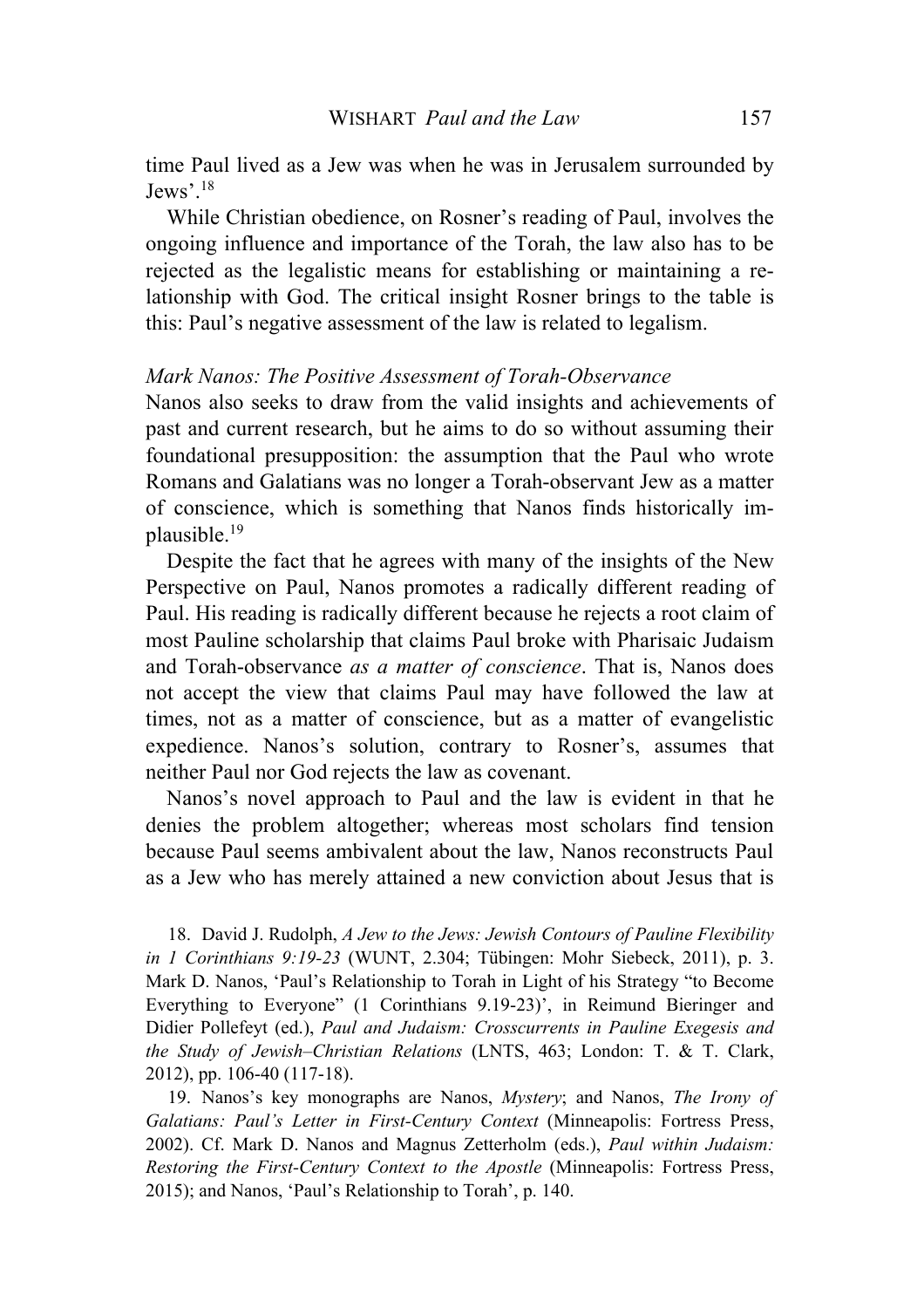not necessarily shared by his fellow Jews. Paul's conviction is that Jesus is the Messiah of God who has inaugurated the new age. He would have understood this conviction to be consistent with both Judaism and Torah-observance: it was 'a change of viewpoint within Judaism'.20

Nanos believes that Paul was a 'good' Jew, and being a 'good' Jew, according to Nanos, involved practicing Torah as a matter of conviction or covenant fidelity.21 That means that Paul would have had scruples, or a sense of moral hesitancy, if he were to disobey the law. Nanos claims that Paul has been 'seen as disregarding the Law and customs of his Jewish past', because his teachings 'have not been considered from Paul's Pharisaic frame of reference' as one who kept the law scrupulously. Having this Pharisaic frame of reference, as Nanos rightly claims, nevertheless meant that Paul sought to '[creatively apply] existing Judaic notions to the new historical circumstances he faced among the early community(s) of believers in Jesus Christ'.<sup>22</sup> Paul, he argues, did not stop following the law as a matter of conscience. Instead, he tried to re-contextualize the law based on the new circumstances. Nanos thinks it is more plausible to assume that Paul was a 'good' Jew than to assume that Christ-following Jews had broken away from their Jewish faith. Rather than being 'the creator of a Gentile Christianity that rejected Judaism and the Law as operative', Paul was actually 'the champion of the restoration of Israel', whose cause was the inclusion of Gentiles *as* Gentiles, which required that Jews remain Jews—and for Nanos, Jews were distinguished by Torah-observance.23

If assuming Paul is Torah-observant renders his teaching plausible and not subtle, misleading or dishonest, such an assumption is a valid, perhaps the most valid, historical reading, as Nanos would claim. If Paul only obeyed the Torah when it was expedient, in order to communicate to Jews that he shared their convictions when he actually

20. Mark D. Nanos, 'Was Paul a "Liar" for the Gospel? The Case for a New Interpretation of Paul's "Becoming Everything to Everyone" in 1 Cor 9:19-23', *RevExp* 110 (2013), pp. 591-608 (594).

21. Nanos, 'Paul's Relationship to Torah', p. 139; Nanos, 'Was Paul a "Liar"', p. 592; Nanos, *Mystery*, p. 9.

22. Nanos, *Mystery*, pp. 174-75.

23. Nanos, *Mystery*, p. 175.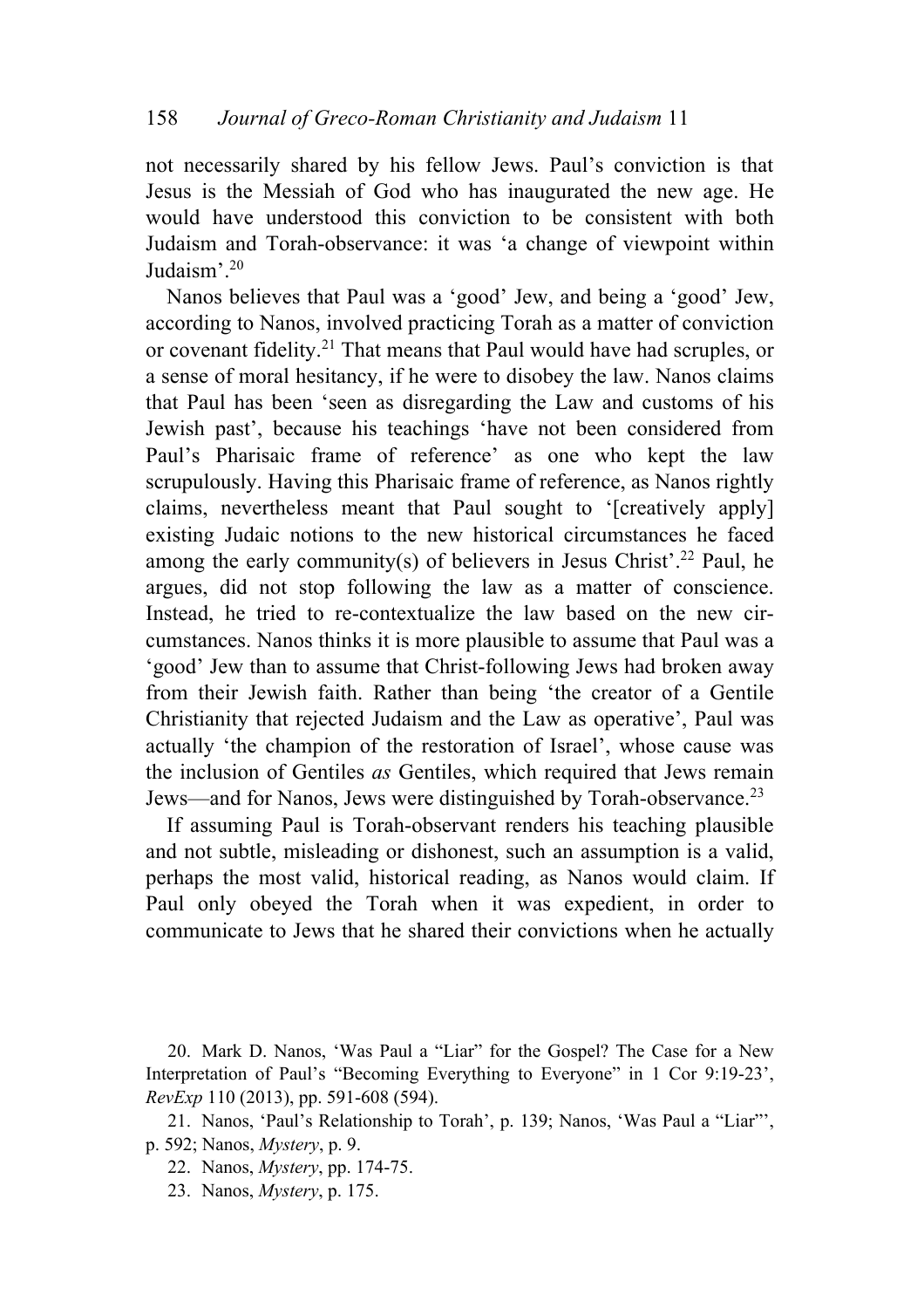did not, then Paul was hypocritical.<sup>24</sup> On Nanos's reading, however, Paul, in observing Torah, was not acting out of step with his own convictions as a Jew who followed Christ.

Nanos's position on Paul and the law is complicated,  $2<sup>5</sup>$  but much of it is summed up in a 2014 article that describes the Jewish lifestyle that Paul requires of his non-Jewish converts. On the basis of Rom. 2.25-29, Nanos argues, 'non-Jews can practice many of the elements of Judaism, the Jewish way of life developed by and for Jews; and they can do so without being or becoming Jews, just as Jews can choose not to think or behave in these ways.<sup>26</sup> What makes Jews different from Gentiles, however, is circumcision: 'Circumcision sets the covenant people apart to God's Guidance; it is thereafter their covenant obligation to protect it [i.e. the covenant] by living accordingly.<sup>27</sup> Moreover, all human beings

24. This is the argument of Nanos (see 'Paul's Relationship to Torah'; and 'Was Paul a "Liar"').

25. Nanos's claims regarding Gentile obligation to Torah have developed since his monograph on Romans (written in 1996). In that book, he argued, 'the gentile would now through Christ Jesus have a new relationship with Israel that made it necessary to respect the "rules of behaviour" that had been developed in Judaism to define the minimal requirements of Law and custom for the "God-fearing" gentile wishing to associate with God and his people' (cited in *Mystery*, p. 23 n. 5). Since Gentiles were not 'under' Torah, the obligatory 'minimal requirements' involved obedience to only some of the laws of Torah. Nanos claims that the apostolic decree of Acts 15 is representative of these minimal halakhic standards. In his 2014 article, he seems to have broadened his position about Gentile obligations from minimal halakhic standards. He claims, 'Paul is opposing the transformation of non-Jews into Jews, signified by circumcision, but that is not the same thing as opposing the adoption of Jewish behavior by these non-Jews, which Paul's letter assumes that they have begun to do and promotes that they should do' (Mark D. Nanos, 'Paul's Non-Jews Do Not Become "Jews", But Do They Become "Jewish"? Reading Romans 2:25-29 within Judaism, alongside Josephus', *Journal of the Jesus Movement in its Jewish Setting* 1 (2014), pp. 26-53 (51).

26. Nanos, 'Paul's Non-Jews', p. 30. This understanding of Jewish ethnic identity is strongly tied to kinship and parallels the modern conception of ethnicity, although Nanos seems to place equal weight on circumcision as ethnically definitive (see the following note). For an alternative position, see Love L. Sechrest, *A Former Jew: Paul and the Dialectics of Race* (LNTS, 410; London: T. & T. Clark, 2009), who claims that Jewish ethnic identity in Paul's day was primarily based on religion.

27. Nanos, 'Paul's Non-Jews', pp. 45-46. This argument's weakness may be evident in that circumcision did not distinguish Jewish women—and this is relevant, since, even in Galatians, Paul has women specifically in mind (Gal. 3.28).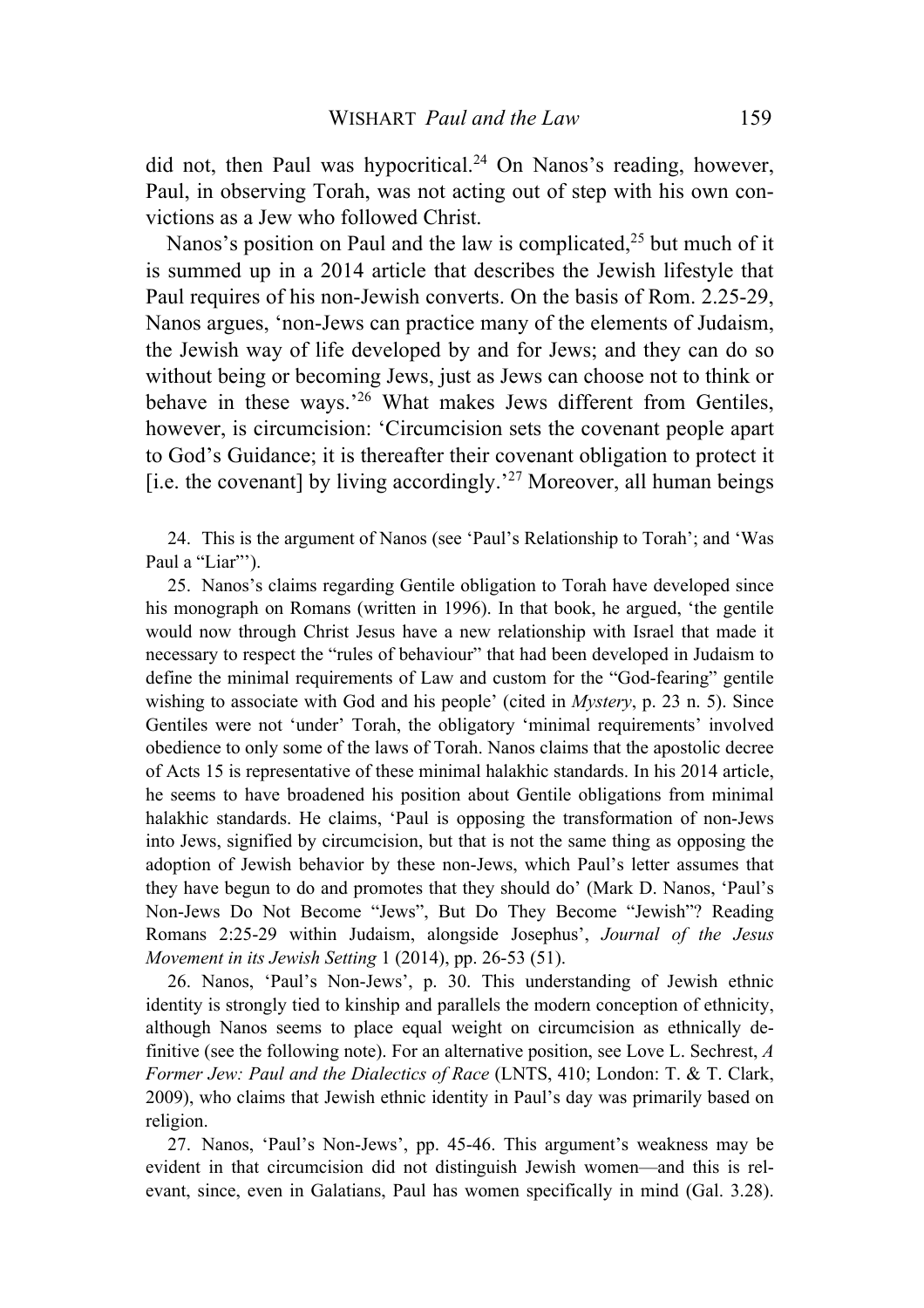have an obligation to Torah, for Torah 'represents how all humans should behave<sup>28</sup> in that it represents God's own standards for the proper life and worship of his people. Rather than simply turning away from idolatry, Gentiles who believe in Christ 'should learn to internalize jewishness [*sic*] as the highest value for themselves, albeit remaining non-Jews because of the propositional claims of the gospel that members from the nations, which they represent, are now turning to the One God of the Jews, as expected at the arrival of the age to come.<sup>29</sup> The objection might be raised, however, that Paul strongly opposes circumcision for Gentile Christians. Nanos explains, however, that this does not entail a rejection of the norms of Old Testament law, saying,

Paul's opposition to these non-Jews undertaking proselyte conversion *to become Jews* ethnically (circumcision signifying the completion of that ethnic 'conversion' rite) should not be mistaken as opposition to these non-Jews beginning to observe *Judaism*, which *he actually promotes*. His letters consist precisely of instruction in the Jewish way of life for non-Jews who turn to Israel's God as the One God of all the nations; he enculturates them into God's Guidance (Torah) without bringing them under Torah technically, since they do not become Jews/Israel. They are non-Jews who are learning, by way of Paul's instructions, to practice Judaism<sup>130</sup>

His case is probably overstated, because readers of Paul's letters will notice that Paul does not give precisely the same instructions, or even generally similar instructions, to all of his assemblies.<sup>31</sup> It is also important to note that Paul does not merely tell them to follow the Jewish norms of their communities (although this is how Nanos reads Romans 13), but rather, Paul gives them individualized instructions that

Therefore, it is unlikely that Paul opposed circumcision alone due to its ethnic implications, as women's ethnicity also factored into the implications of the gospel.

28. In context, the quotation is, 'When such righteous concern to live in genuine faithfulness to God rather than hypocrisy is demonstrated by a non-Jew it represents the equivalent of acting like a Jew should—protecting the righteous ideal of Torahdefined behavior for the circumcised—and, indeed, it represents how all humans should behave.'

29. Nanos, 'Paul's Non-Jews', p. 51.

30. Nanos, 'Paul's Non-Jews', p. 51.

31. Consider that Paul explicitly forbids the Corinthians from eating meat sacrificed to idols, but in Rom. 14.2-3, he actually forbids those abstaining from passing judgment on those who eat.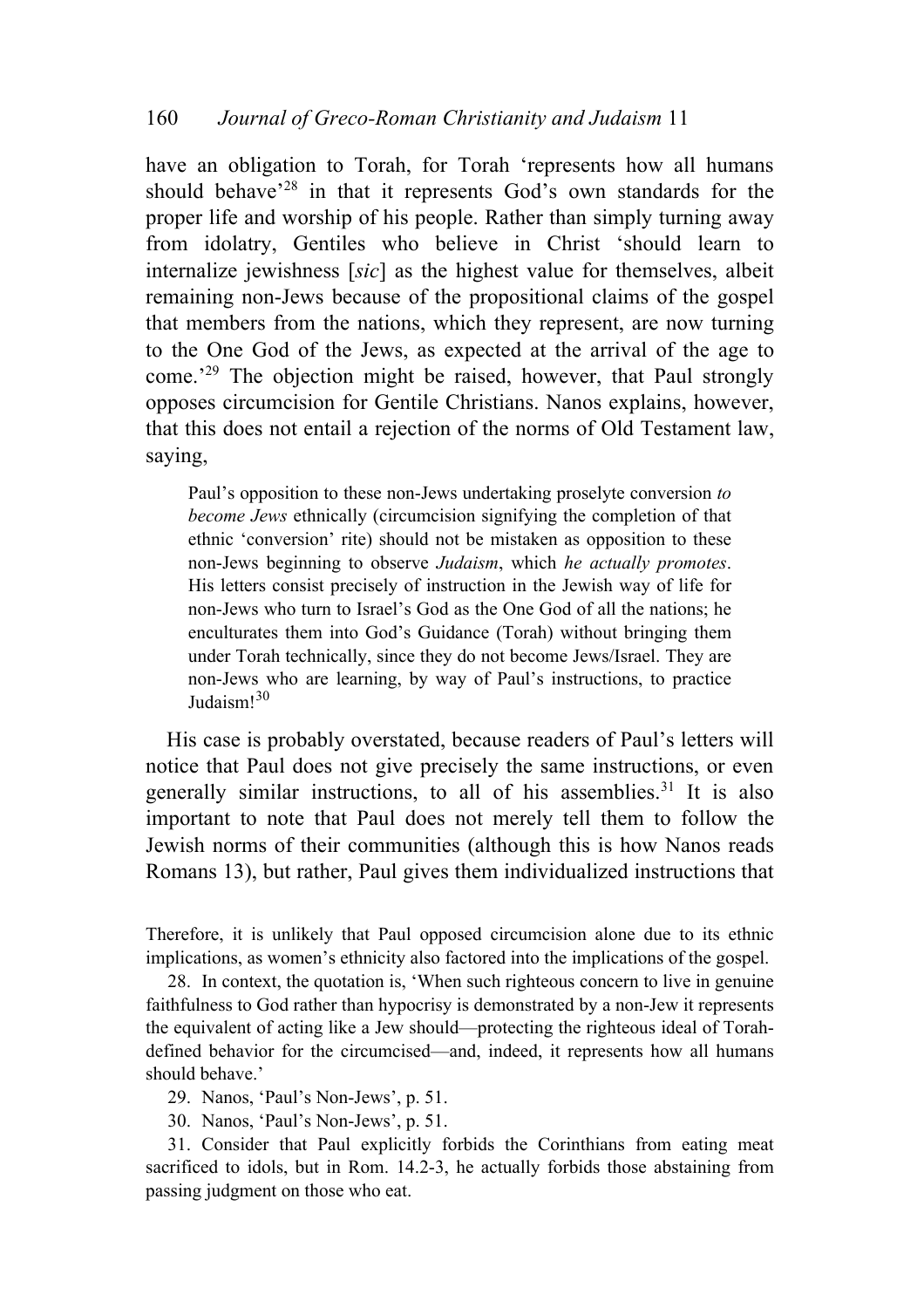are meant to be applicable to their particular circumstances. However, while it may be the case that Paul does not merely tell the believers that he is addressing to follow the general Jewish norms operative in their cities,32 Paul consistently offers rationalization and justification for his instructions on the basis of the Old Testament law. Consider again the example from Eph. 6.1-3, where Paul exhorts children to obey their parents in the Lord because this is the first commandment with a promise. His readers evidently have some sort of obligation to the law, for, otherwise, Paul's justification of this command makes little sense. Consider the following passage:

For it is not the hearers of the law who are righteous in God's sight, but the doers of the law who will be justified. When Gentiles, who do not possess the law, do instinctively what the law requires, these, though not having the law, are a law to themselves. They show that what the law requires is written on their hearts, to which their own conscience also bears witness; and their conflicting thoughts will accuse or perhaps excuse them (Rom. 2.13-15 NRSV).

Without trying to sort through all of the theological issues associated with this passage, there are nevertheless several important reflections that can be made. First, the work of the law is 'written on the hearts' of those who instinctively keep the law, even if they do not have the written law. Secondly, it is those who do the law, whether from instinct or awareness of the Old Testament law, who are righteous and will be justified on the day of judgment. Thirdly, the law makes known God's will  $(2.18)$  and is the embodiment of knowledge and the truth  $(2.20)$ . Fourthly, breaking the law amounts to dishonoring God (2.23). And fifthly, the one who keeps the law is the one whose circumcision is by the Spirit, not by the letter, whose praise is from God, not from humans (2.27-29). In this passage, Paul is not merely relativizing outward, ethnic boundary-markers—though this may be part of his point—he is also explicitly assigning value to the keeping of the law, whether by Jews or Gentiles. So, while not accepting all of Nanos's claims regarding Paul and the law, I agree with him on the basis of this passage that a non-Jew can keep the law without being a Jew, and that for a non-Jew to keep the requirements of the law would be a good

32. Even this standard would have been subject to a large degree of diversity. There is little evidence for a general set of standards for all of Diaspora Judaism in Paul's time. See Rudolph, *Jew to the Jews*, p. 116; cf. Nanos, *Mystery*, p. 3, who mentions 'Judaism(s)'.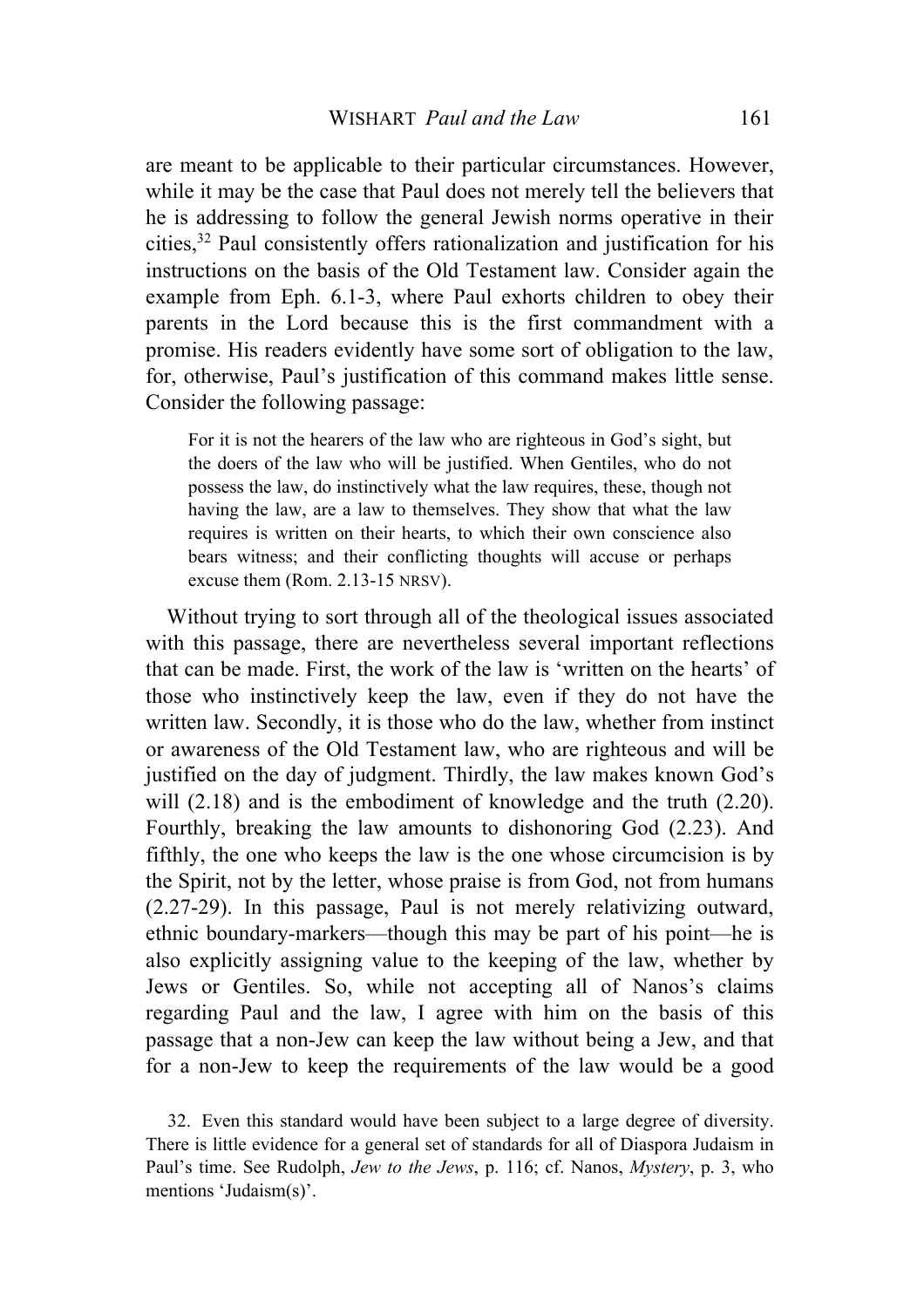thing. Whether or not most interpreters agree with Nanos's reading of Romans 2,<sup>33</sup> one point is important for the debate regarding Paul and the law: keeping the law is a good thing for either Jews or Gentiles. Conversely, breaking the law, for either Jews or Gentiles, is a bad thing. In regards to the debate about Paul and the law, Nanos's critical insight is this: Paul's positive assessment of the law is due to the fact that Christ has not nullified the obligation of God's people to obey God's law. In regard to Christian ethics, Christians, even non-Jewish Christians, have an obligation to follow the law.

# *Critical Engagement with Rosner and Nanos*

I will mention briefly one attendant weakness of both Rosner's and Nanos's positions. Rosner claims that, in Christ, the law is completely repudiated as a law-covenant. It should no longer be followed as a matter of covenant fidelity—which would amount to legalism.<sup>34</sup> However, Rosner's claim cannot explain the role of the law for Christian Jews, especially during Paul's own time. The book of James, for instance, speaks about 'the perfect law, the law of liberty', and 'the royal law according to the scripture' (Jas 1.25; 2.8 NRSV). The weakness of Rosner's explanation is that it portrays Jewish Christians of the first century as if they simply do not get the gospel and its implications for the ongoing role of the law.

Nanos, however, while making sense of Jewish Christians, does not give a compelling explanation as to why Gentiles must not be circumcised. He claims that Paul's insistence was due to the 'inherent compromise of monotheism' that would be implied in proselyte conversion: if Gentiles had to become Jews in order to worship God, then God would not be the God of the Gentiles, but of the Jews only.35

33. Rosner, understandably, does not (see *Paul and the Law*, pp. 94-95).

34. 'For Paul, the essence of the law as law-covenant or legal code is its call for something to be done in order to find life, and this path has failed' (Rosner, *Paul and the Law*, p. 72.).

35. Nanos, *Mystery*, p. 176. Here 'monotheism' refers strictly to recognition of the Shema's claim that God is the one God of all nations. I will use the term in this sense throughout, though it should be noted that Nanos has expressed hesitation with the term (in a personal correspondence with him). Nanos gives an extended defense of his claims about the possible compromise of monotheism (see *Mystery*, pp. 179-201).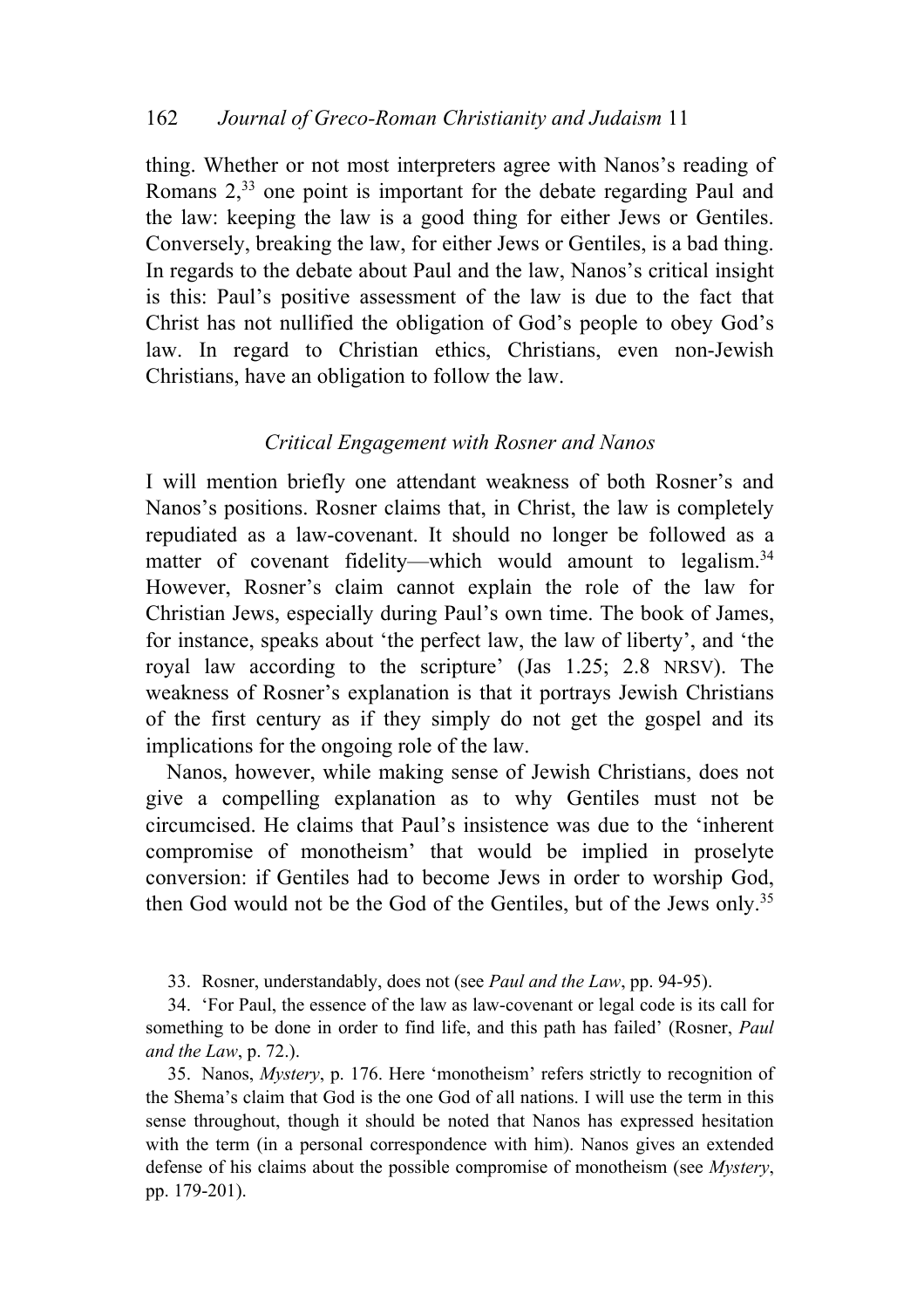Nanos is claiming that Paul's critique revolves around the issue of ethnocentricity, which is a social problem, rather than legalism, which is a soteriological problem.

Nanos claims that Paul's opposition to the law refers to a social problem. However, it is doubtful whether a potential 'compromise of monotheism' explains Paul's opposition to circumcision. If the problem Paul opposed in circumcision was a social problem, then why would Paul not pursue the simpler social solution that all Gentiles should be circumcised. This solution would actually solve all of the social issues Nanos identifies in *The Irony of Galatians*. However, Nanos claims that Paul does not accept this solution, because for Gentiles to become Jews would compromise the oneness of God as the God of both Jews and Gentiles. He claims the promise of Gentiles coming to worship the God of the Jews would not be fulfilled—because the Gentiles would no longer be Gentiles but Jews.<sup>36</sup> However, this is not necessarily true. A Gentile who comes to worship the God of the Jews could become circumcised and yet remain an individual who has come to worship the God of the Jews—it is the individual's past of ignorance and idolatry, not their present self-identification with the people of God, that holds ethnic import.

If this is correct—that the promises implicit in the Shema would not be compromised by a Gentile convert to Judaism—then Paul's strict aversion to circumcision requires some sort of further explanation. It is at just this point that the soteriological problem of legalism makes so much sense of Paul's arguments: Gentiles should not be circumcised because doing so would undermine their status as God's people by undermining the basis for that status.

In Gal. 5.3, Paul vehemently opposes circumcision for the Galatians, because this would obligate them to obey the entirety of the Torah. On Nanos's reading, however, the Galatians *should* follow the Torah, but they *should not* be circumcised, as this would obligate them to follow the Torah (Gal. 5.3).<sup>37</sup> For Nanos to claim that all Christ-followers must observe the Torah—except that non-Jews must not be circumcised undermines his own explanation of Gal. 5.3. Far from being a petty

36. Nanos, 'Paul's Non-Jews', p. 51.

37. According to Nanos (*The Irony of Galatians*, p. 3), in Gal. 5.3, Paul ridicules the 'naïveté' of the Galatians, 'declaring that if they are to become proselytes they should calculate also that this will oblige them to keep the whole Torah'.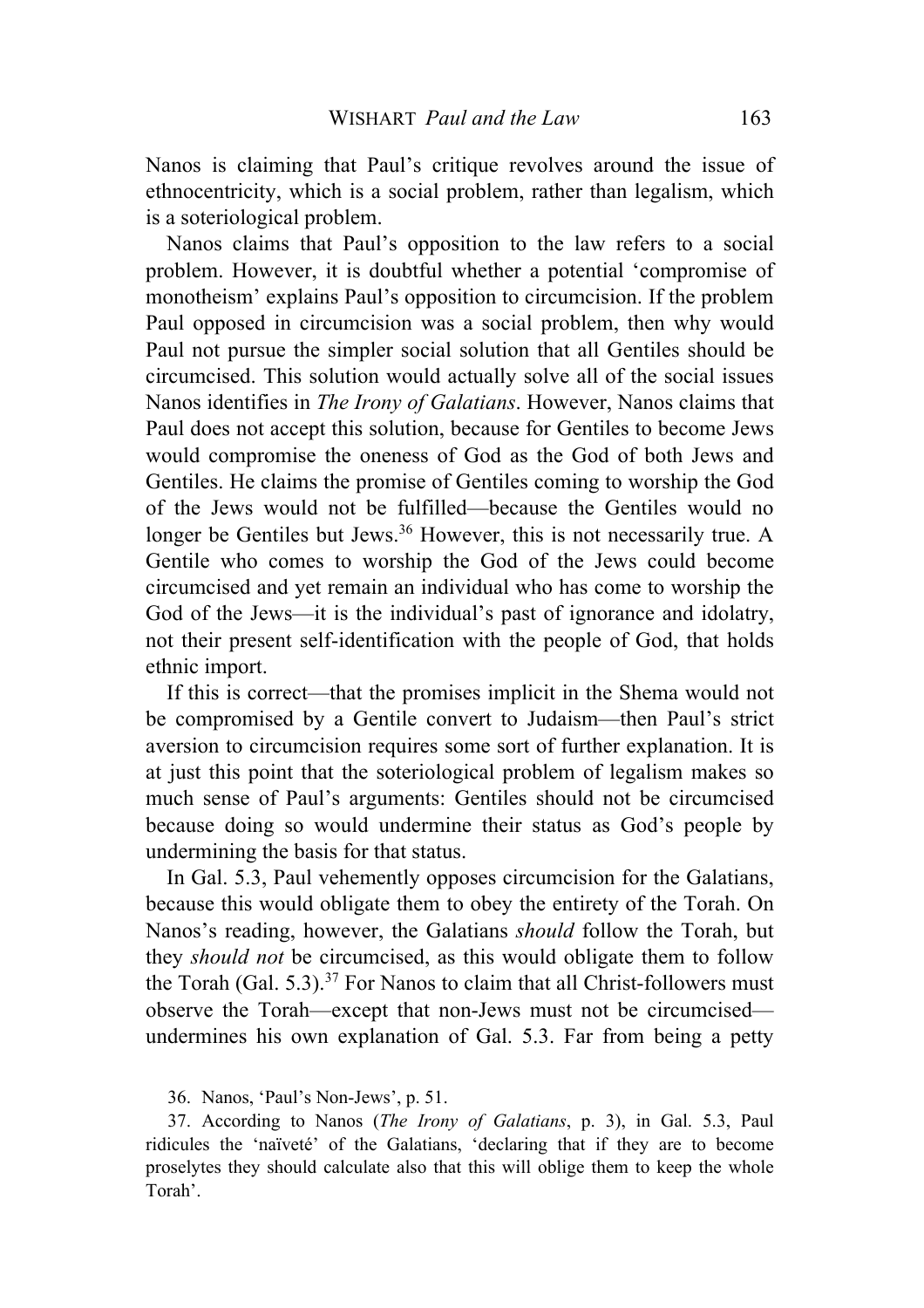inconsistency, the explanation he gives for this verse is critical to his entire study of Galatians, because his reading of Gal. 5.3 provides his answer to the pivotal question: why does Paul oppose circumcision? Nanos's answer to this question—that Paul opposes circumcision for social reasons—cannot hold water. Legalism need not and should not be thought a Jewish or Torah-specific problem, but that does not mean that it is not a problem. Paul opposes circumcision for non-Jews in Christ, but the compromise of monotheism does not provide a compelling enough explanation.

In summary, despite drawbacks to each proposal, both Rosner and Nanos have made important claims about the obligations of Christfollowers to the Old Testament law. Rosner has shown that Paul negatively criticizes the law within the context of legalism, while Nanos has shown that Christians, Jews or Gentiles, are in some sense obligated to follow the law. The next section will describe briefly why I believe these two insights, which appear to be mutually exclusive, are both crucial to a proper view of Paul and the law.

# *The Difficulty of Integrating these Positions*

Nanos points out that Paul assesses the law positively because Christians, Jews or Gentiles, are *obligated* to follow the law. The reason this claim is important to maintain is that it takes seriously the fact that Paul did not find anything inherently wrong with either Judaism or the Jewish way of life, including Torah-observance. When examining Paul's view of the law, it is also important to recognize that the Torah is the only alternative Paul knows to paganism.

However, Rosner explains Paul's negative assessment of the law in terms of legalism. The reason this claim is important to maintain is that, while Paul's instructions for Christians exhibit the ongoing influence and importance of the Jewish way of life, including Torah-observance in some sense, Christians are not obligated by Paul to follow the letter of the law, because salvation is in the end a matter of faith. Nanos cannot agree with Rosner, because, on Rosner's view, the law has been fulfilled in Christ and is therefore no longer applicable to Christians. The law, in this view, may be followed selectively, but not as a matter of conscience—to keep the law as a matter of conscience is to not fully trust Christ.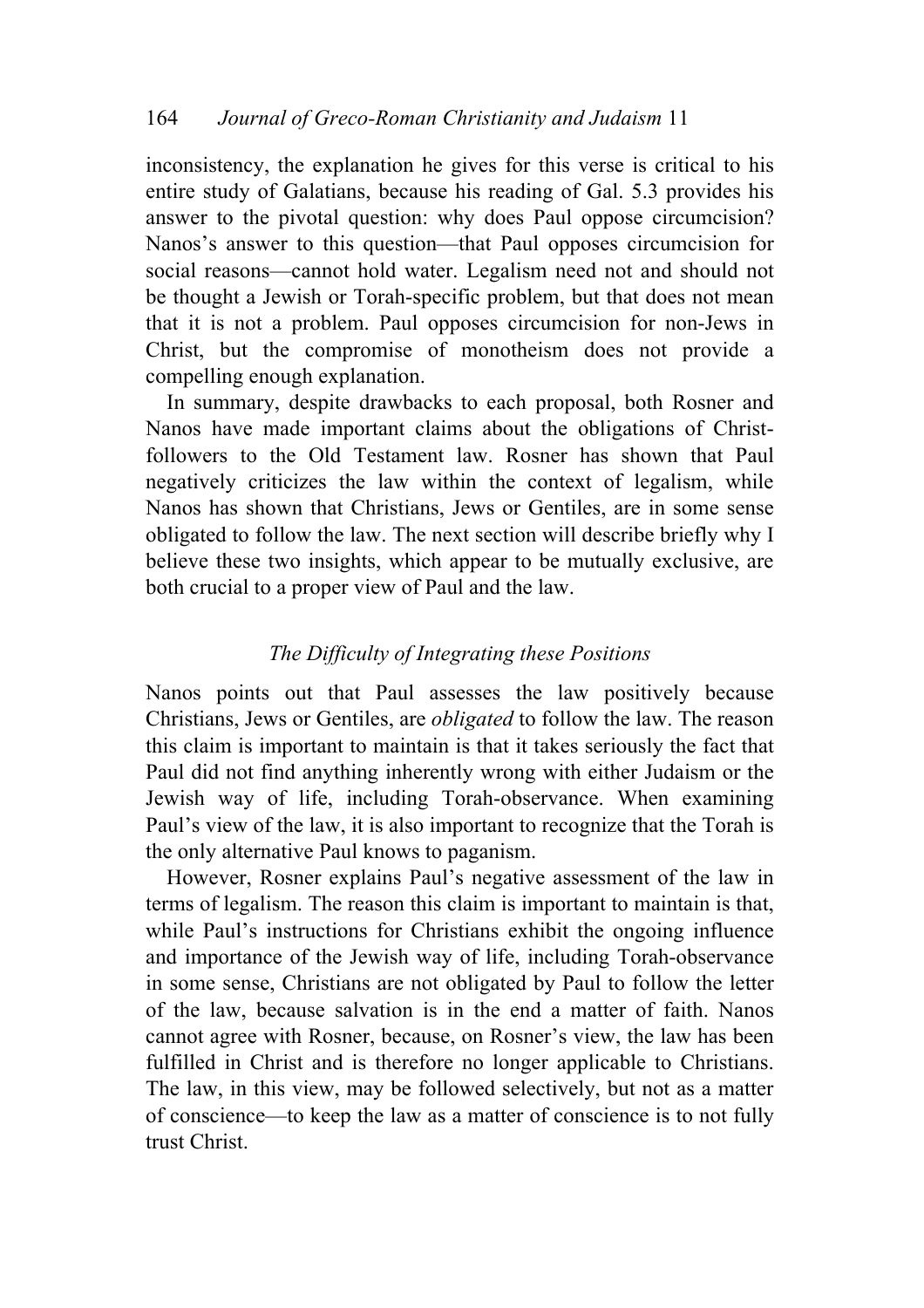In Acts 15, the apostolic decree forbids Gentiles from eating meat with blood. If, however, the law did not demand the obligatory obedience of Christians as a matter of conscience, why, I ask, was it appropriate for the apostles to demand this ritual requirement for Gentile Christians? Paul himself evidently endorsed their requirements, according to Acts. The best way to answer this question is to accept, with Nanos, that there is nothing wrong with Torah-observance as a matter of conscience, and that the only alternative to paganism that Jews would have known would have been a Torah-defined lifestyle. Repentance from paganism in the first century meant, for Paul and the other apostles, the adoption of Torah as the norm or law by which actions ought to be governed. This is the sense in which Jews and Gentiles alike are obligated to follow the law. However, in terms of ethics, this does not mean that Christians today must not eat rare steak; but it does mean that Christians today have an obligation to fulfill the law. While this may seem contradictory, I will outline below the way a common-law perspective on the Old Testament law can account for this. First, however, in order to demonstrate how it is unlikely these two positions can otherwise be integrated, I will now explain how the positions are tied to divergent understandings of Judaism and its soteriological status in light of the work that Jesus did.

In Rosner's view, as mentioned above, the law can be tied to legalism because there is something wrong or incomplete with the law, and thus with Judaism, *because of what Jesus did*. <sup>38</sup> Jesus has made salvation by faith alone available, and therefore, the perfect obedience that the law demanded has been fulfilled. Since it is fulfilled, God's people do not need to try to achieve it. In Nanos's view, however, nothing has changed about the law; it was never the means of salvation, and its status has not changed. There are now simply grounds for accepting Gentiles as Gentiles, because Paul believes that Jesus has inaugurated the eschatological period in which this inclusion is appropriate.

Rosner claims that Christians are not obligated to follow the law, although it is a source of ethical and prophetic guidance for us. And so Christianity, while sharing a history with Judaism, is not essentially Jewish. For Nanos, neither Paul nor God rejects the law as a covenant. The law has an ongoing role in defining and guiding the covenant

<sup>38.</sup> Rosner, *Paul and the Law*, p. 69.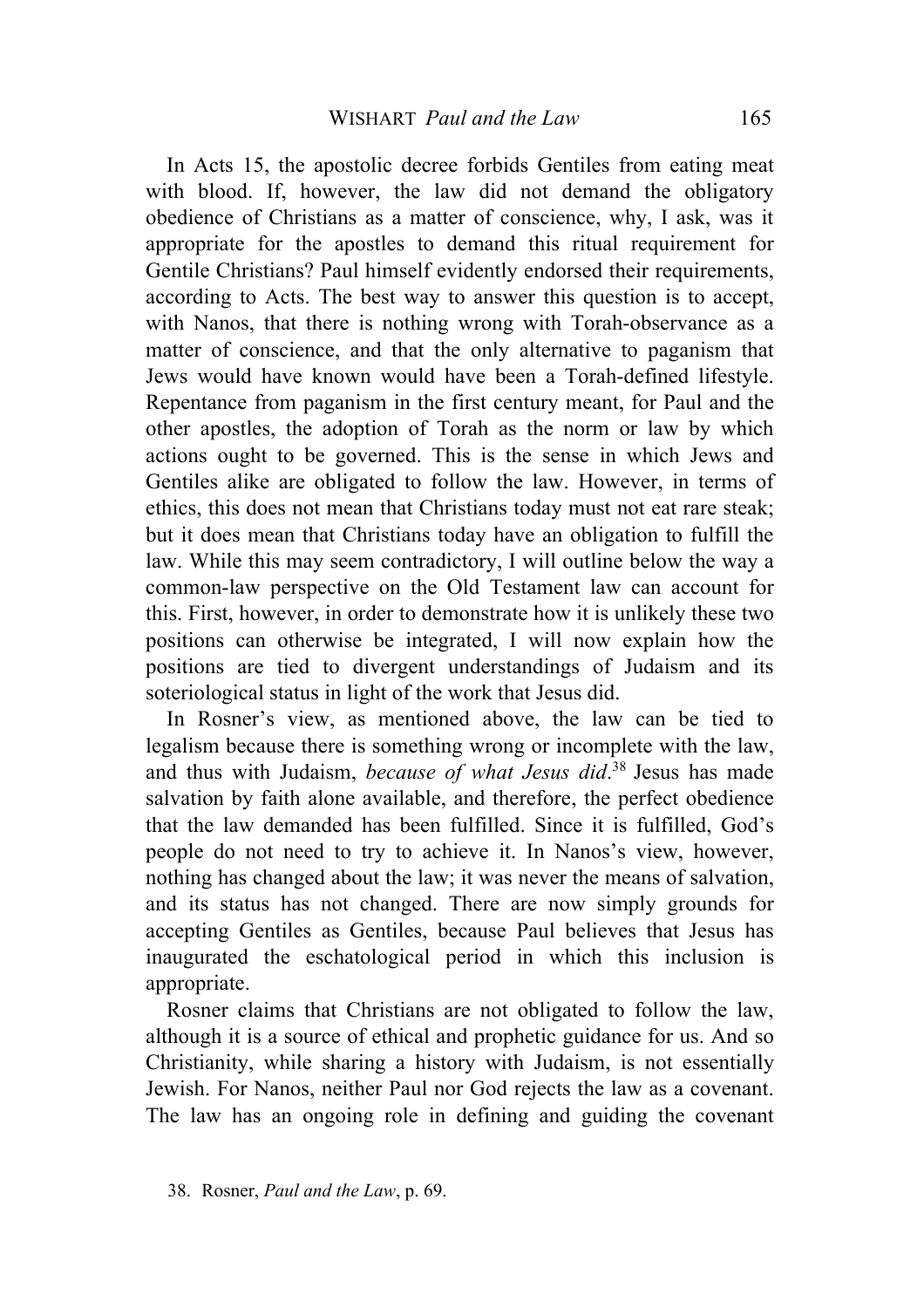relationship between Yahweh and his people. Because of this ongoing role, Paul would have had scruples about disobeying the law. In Romans 2, moreover, Paul explicitly assigns value to the keeping of the law by both Jews and Gentiles. However, as I argued above, Rosner's view assigns an implicitly negative value to any strict adherence to the law as a matter of covenant fidelity; because salvation is through Christ and not through the law, following the law is merely to be considered an evangelistic expedience, not a matter of duty even for Jewish Christians.39 Christianity on Rosner's view, then, not being essentially Jewish through a Torah-defined lifestyle, is in fact *essentially* Gentile. This difference of opinion about the role of the law, I would argue, is due to a difference of opinion about the theological significance of Judaism.

Rosner's and Nanos's positions both maintain divergent eschatological and soteriological views of Judaism. For Rosner, Judaism without Christ is essentially another form of paganism—there is no salvation to be found in Judaism apart from Christ on this view.40 For Nanos, on the other hand, Judaism has always been the social, ethnic and *religious* identity of God's people, the children of Abraham. The fact that Paul extends the gospel to Gentiles does not change the status of Jews, but of Gentiles. Gentiles have been welcomed to participate in Judaism, not the other way around.<sup>41</sup>

Rosner's view *retrospectively* re-evaluates Judaism as incomplete without faith in Christ;<sup>42</sup> Nanos's view *prospectively* re-evaluates Gentiles and welcomes them to join the community, the religion of Judaism, even if they remain Gentiles. On one view, Judaism maintains

39. That is, the law should not be viewed as a 'path to life' (Rosner, *Paul and the Law*, p. 70).

40. Cf. Rosner, *Paul and the Law*, pp. 64-73. Note, however, that many who hold to something like this generalized view maintain the ongoing importance of the Jewish people in God's eschatological plan. This is especially the view taken by premillennial dispensationalists.

41. Consider that a significant part of Nanos's argument in *Mystery* is the (weak) faith that non-Christian Jews have in Israel's God.

42. I am adapting here the language used by Douglas A. Campbell, *The Quest for Paul's Gospel: A Suggested Strategy* (JSNTSup, 274; London: T. & T. Clark, 2005), p. 134. However, I would point out that the retrospective–prospective distinction here could be flipped around depending on what is in view. Campbell also identifies the close connection between views of Jewish Law and Judaism itself (pp. 132-45).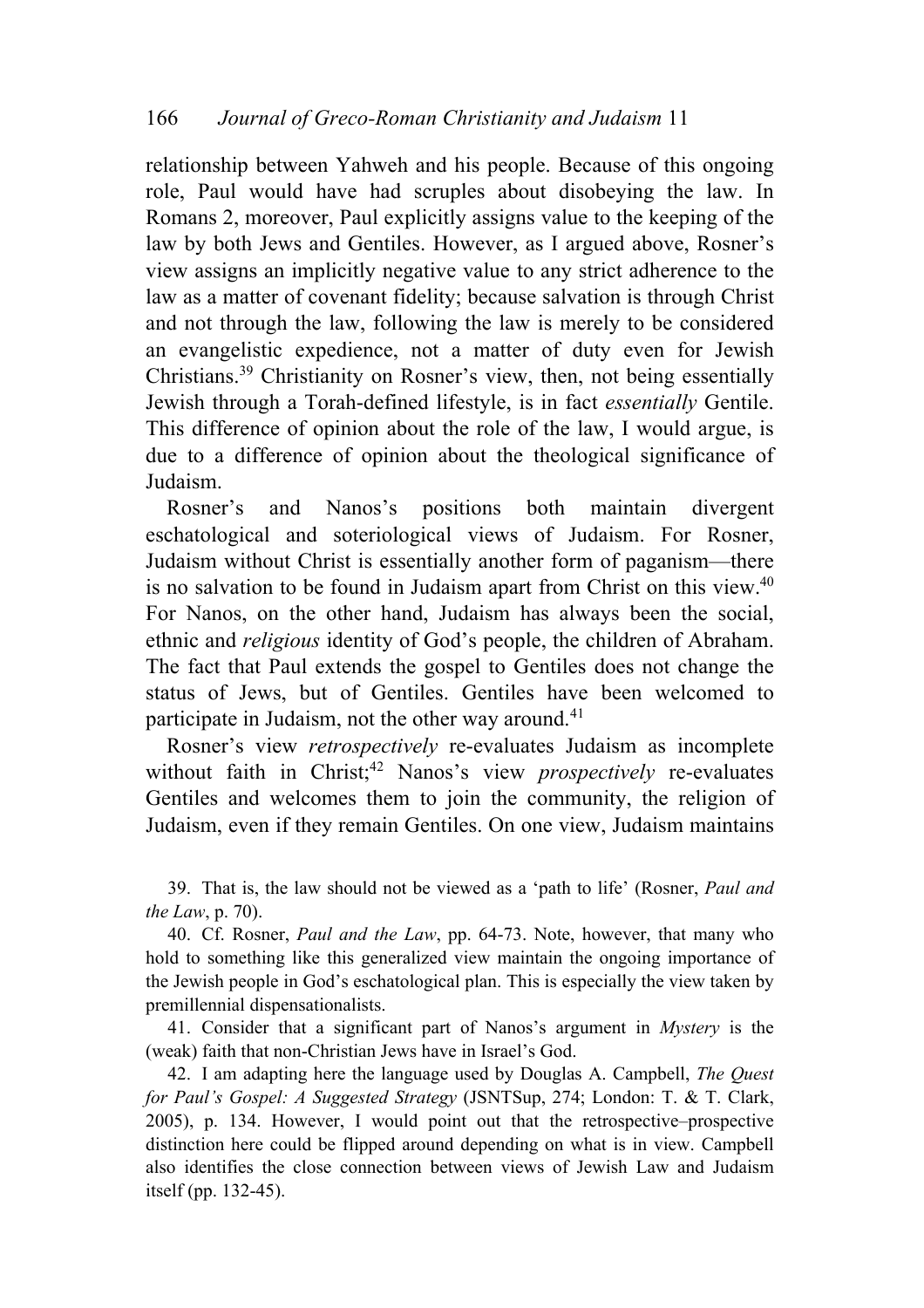its centrality in God's redemption; on the other, Judaism is ousted by an essentially Gentile Christianity. These two attitudes towards Judaism are probably incommensurable, even though they no doubt represent opposite poles on a spectrum of views. Debates about Paul and the law, I would argue, take place within the context of broader incongruities regarding Judaism itself. For this reason, I will propose taking a different tack when it comes to the issue of Paul and the law. Rather than arguing over Judaism's role relative to the movement that came to be known as Christianity, I propose that we reconsider the role of the law itself within Paul's thought as a first-century Jew, and within the communities that he established, which themselves were mixed communities that had to exercise a degree of internal accommodation as they followed Christ together.

In my approach, I do not need either to accept or to reject either position on Judaism's soteriological status. Despite this, I can still account for the fact that Paul upholds the ongoing importance and normativity of the Old Testament law tradition—an insight from Mark Nanos—as well as the fact that Paul simultaneously does not instruct his readers to do exactly what many previous laws within that system required—something Nanos has difficulty accounting for.<sup>43</sup> Moreover, I can explain Paul's negative assessment of the law in terms of legalism—an insight from Brian Rosner—and his positive assessment of the law in terms of its enduring status as the norm for God's people, now made up of Jews and Gentiles brought together in some sense something Rosner, in my opinion, has trouble explaining.<sup>44</sup> Nanos can account for the continuity; Rosner can account for the discontinuity. Nanos can account for the positive assessment of the law; Rosner can account for the negative assessment of the law. This article acknowledges that both insights are necessary, and the next section presents an argument that could, in theory, be integrated with either

43. See the comments above about Nanos's evolving view of the law's role in Paul's assemblies.

44. While Rosner effectively demonstrates the role of the law in Paul's ethical instruction and prophetic/typological interpretation, his explanation of why the law plays this role in ethics relies on a kind of natural law/natural theology argument that is, that creation evidences something about the law without the guidance of special revelation. Moreover, the law itself is *replaced* by a new law (see Rosner, *Paul and the Law*, p. 128.).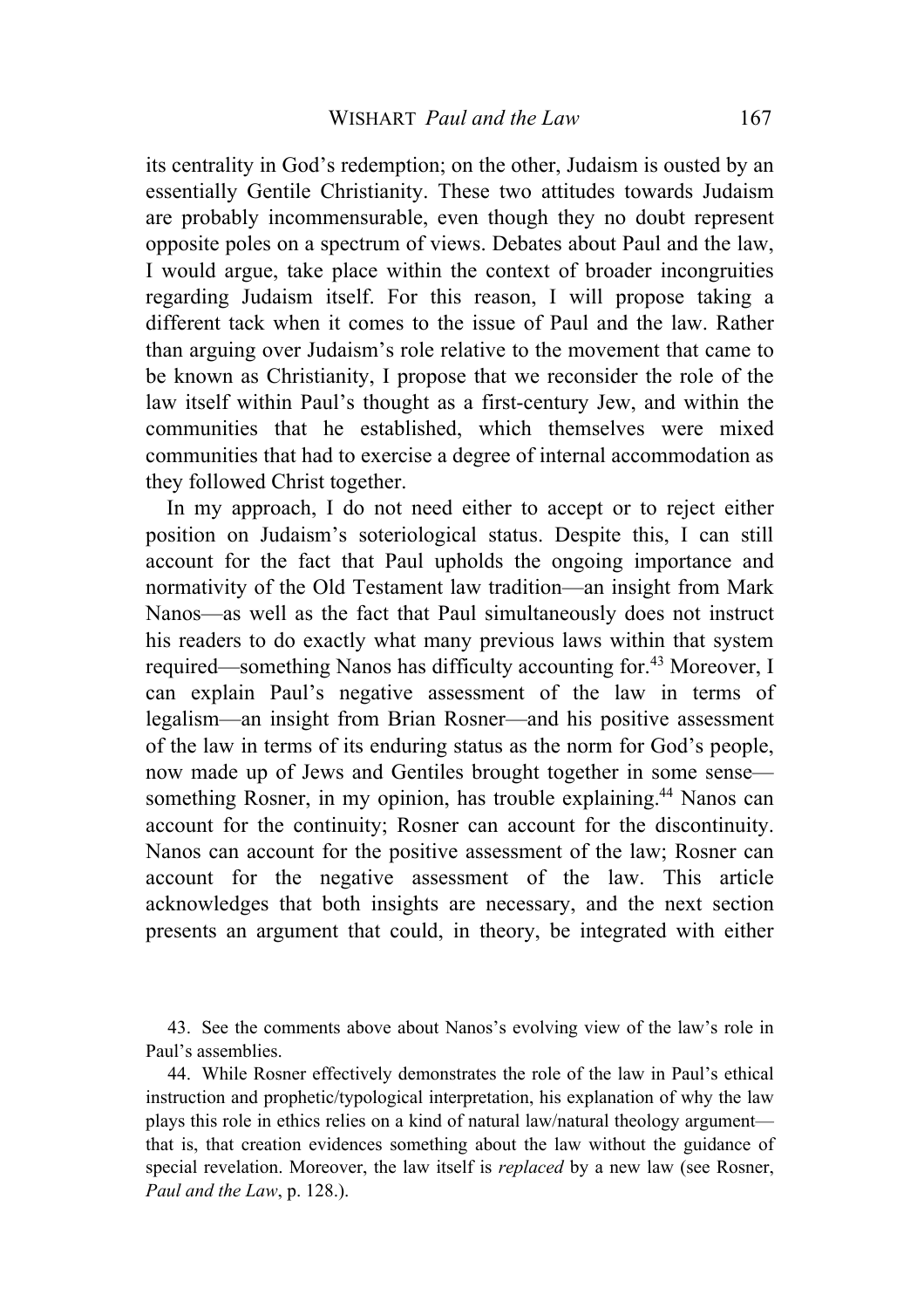Nanos's or Rosner's views—because it is not inherently tied to a position on the theological significance of Judaism.

I would also point out that such differences of opinion are not limited to the soteriological status of Judaism, but also—perhaps more so in some circles—to the *eschatological* status of Judaism. This question has played a prominent role in debates over millennial views and reflects a parallel issue to that being discussed in this article. Views on the millennium often take place within the broader backdrop of views about Judaism.45 I do not address the issue of eschatology in this study because of scope, but it is an important and tightly related issue that deserves further investigation. Thus, the question—whether a commonlaw perspective could be useful despite divergent views on eschatology—must be left for another study.

The final section of this article will sketch a way forward in this debate by offering an insight from contemporary legal theory that makes it possible to bring together the best insights of Rosner and Nanos on this issue.

### *Common Law and the Possibility of Integration*

I believe a way forward in this debate may lie in the difference between statutory and common-law legal systems. I want to propose that the reason we have so much difficulty understanding what Paul does with the law is that we assume that biblical law is statutory law, and then we unconsciously impose this statutory framework on Paul's writings. To explain the difference between statutory and common-law systems, I will briefly compare both systems as discussed in a recent article by Joshua Berman regarding Old Testament law, and then I will discuss the explanatory power of this way of understanding Paul's teaching on the law.

45. For a good discussion on this, see William W. Combs, 'Paul, the Law, and Dispensationalism', *Detroit Baptist Seminary Journal* 18 (2013), pp. 19-39; H. Wayne House, 'The Future of National Israel', *BSac* 166 (2009), pp. 463-81; Craig A. Blaising, 'Premillennialism: A Progressive Dispensational View', *CTR* 11.1 (2013), pp. 63-70 (43); Michael G. Vanlaningham, 'An Evaluation of N. T. Wright's View of Israel in Romans 11', *BSac* 170 (2013), pp. 179-93. For a discussion that shows the clear intersection of issues regarding salvation, the eschaton and Judaism, see Michael A. Rydelnik, 'The Jewish People and Salvation', *BSac* 165 (2008), pp. 447-62.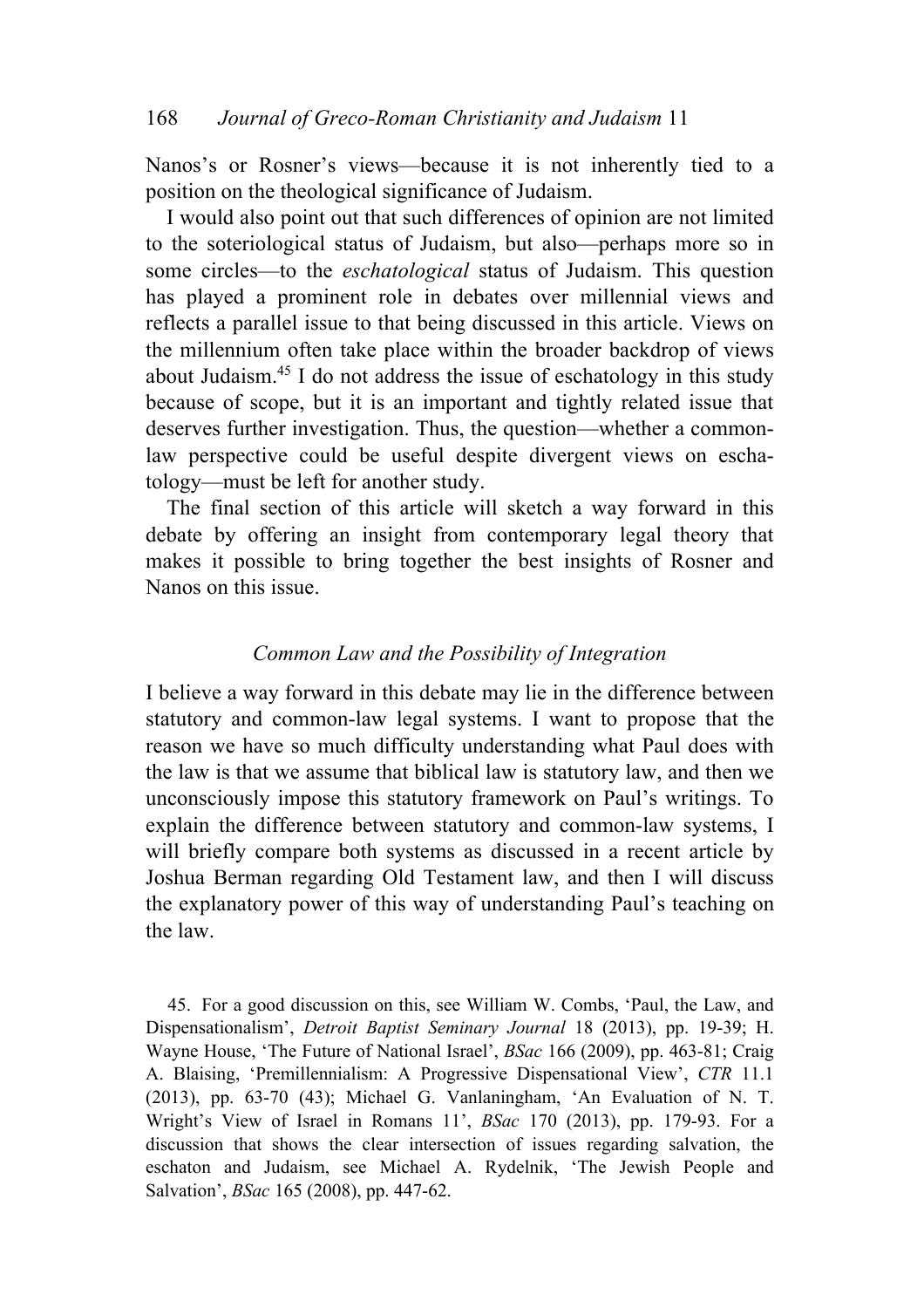#### *Berman and the ANE Common-Law Tradition*

Joshua Berman argues in a 2014 article that 'the way in which we moderns think about the word 'law' is largely a product of intellectual currents that arose in the late nineteenth century'—namely a '*statutory* approach to jurisprudence'.46 The model that predominated in the earlier half of the nineteenth century, he explains, was the '*common-law*  approach to jurisprudence'; 'reengaging the common-law tradition', he argues, 'will enable us to see how modern assumptions about law permeate discussions of biblical law and how these assumptions are a function of time and place'.<sup>47</sup>

On the statutory approach, Berman explains, there is a straightforward relationship between the law and legal texts: the law is contained or realized in codified texts. There are two key features of codified texts: '(1) *The law emanates from a sovereign*... (2) *The law is a finite, complete system*. Only what is written in the code is the law.' 48 Today, the statutory approach to law is very widely assumed to be the intuitive approach, Berman claims. Even though it has roots going back to classical Greece, he argues that it was not the concept of law prominent in the ancient Near East. Instead, he argues that the Old Testament law, in the same way as the Laws of Hammurabi, <sup>49</sup> is best understood within a common-law rather than statutory-law framework.50

In a common-law approach, (1) judges adjudicate disputes based on community values and traditions; (2) *law*, therefore, is coextensive with the ongoing judgments of the judges. However, the key to this approach as well as the reason it fits the biblical data so well is that on a

46. Joshua Berman, 'The History of Legal Theory and the Study of Biblical Law', *CBQ* 76 (2014), pp. 19-39 (20).

47. Berman, 'History', p. 20.

48. Berman, 'History', p. 21.

49. Berman demonstrates that the Neo-Babylonian composition, *King of Justice*, explicitly refers to the Laws of Hammurabi, handling the same kinds of court cases, and yet, the author does not offer the same remedies in *King of Justice* as those stipulated by the Laws of Hammurabi. He explains, 'The author of *King of Justice* venerates [the Laws of Hammurabi]. He borrows its language to extol his protagonist, and its laws determine the structure of his narrative. Nonetheless, this author also engages in legal revision of [the Laws of Hammurabi], seemingly undermining its authority.' Berman, 'History', p. 30.

50. Cf. Jackson, 'Legalism and Spirituality', p. 248.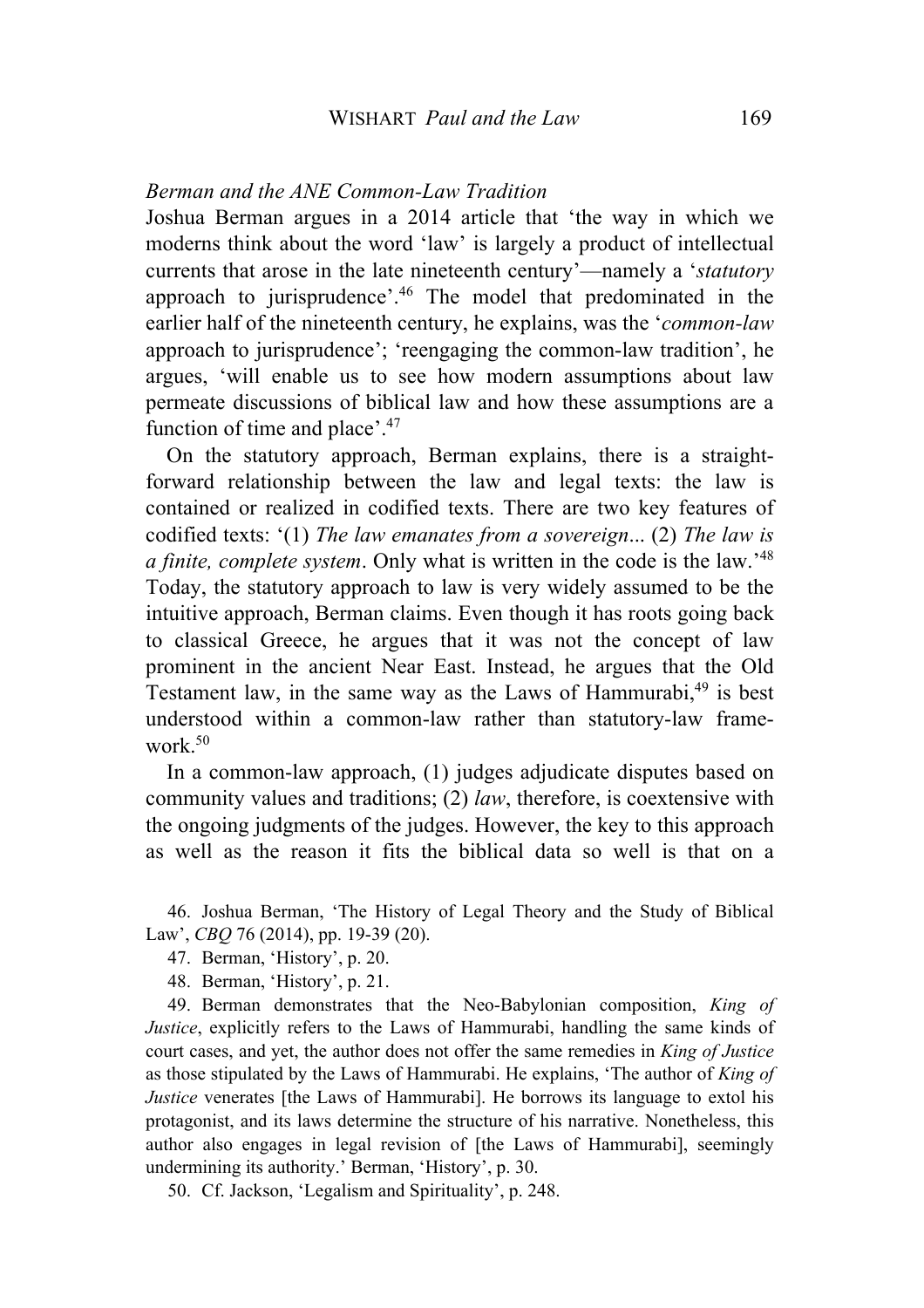common-law view, '[sanctioned legal] texts did not become the *source* of law, but rather a *resource* for later jurists to consult<sup>5.</sup><sup>51</sup> The law, then, is 'a system of reasoning', rather than the circumscribed extent of God's will for his people in codified form.<sup>52</sup> This can be seen in the judgment rendered by Solomon in 2 Kgs 3.16-28; he hears the case from the two prostitutes about the one son who is dead and the other son who is kidnapped. Instead of consulting the book of the law, he makes a judgment about this new situation, and his judgment is the law. The reason the psalms exhort the king to meditate on God's law is not so that the king can memorize each exact stipulation in order to know the precise extent of the law. Rather, the law is supposed to shape the king so that the king himself can determine the law in new situations not addressed by the law—the goal is wisdom, not simply the pluggingin of codes and facts.

Berman claims that the common-law approach to law is a better model from which to examine the data than a statutory model. While the documentary hypothesis, on the one hand, points to differences between the Covenant Code and Deuteronomy as evidence of competing legal visions, a common-law perspective, on the other hand, does not need to posit historical circumstances that we do not have solid evidence for (such as Jahwists, Elohists, etc.). What we see, rather, is that 'Deuteronomy reworks the Covenant Code openly without seeking to discard it', because 'changed historical circumstance leads to the evolution of the law, yet without the need of jettisoning earlier, revered texts'.53

In summary, while statutory law is a complete and circumscribed system that emanates from a sovereign, common law is inherently incomplete or developing,<sup>54</sup> and continually proceeds from judges. Statutory law maintains a strict distinction between legislation and

- 51. Berman, 'History', p. 22.
- 52. Berman, 'History', p. 21.
- 53. Berman, 'History', pp. 31-32.

54. See W.J. Waluchow, *A Common Law Theory of Judicial Review: The Living Tree* (Cambridge: Cambridge University Press, 2007), who advocates a 'Living Tree' view of the Canadian constitution. Cf. Elliot N. Dorff and Arthur Rosett, *A Living Tree: The Roots and Growth of Jewish Law* (Albany, NY: SUNY Press, 1988), p. 14, who write, 'Jewish tradition compares Jewish law to a living tree'.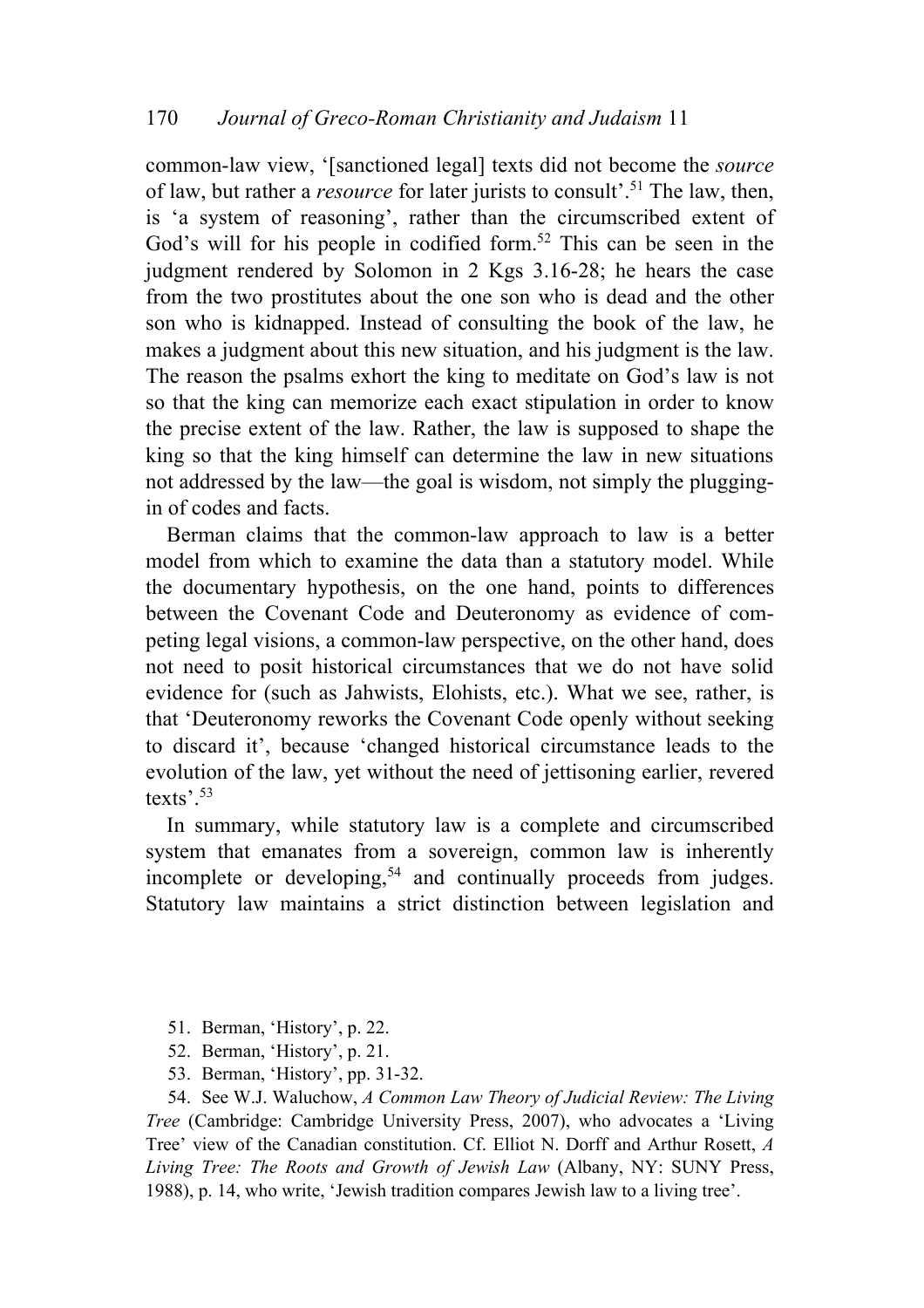interpretation; common law, to some degree, fuses the two.<sup>55</sup> If Berman is correct in his claims about the common-law perspective needed to rightly appreciate Old Testament law, I argue that this perspectival shift holds significant implications for the way we understand Paul's use of the law. As a direct consequence of this shift, the way Paul's writings function as a source for Christian ethics would be directly impacted.

Consider, for example, the impact a common-law approach has on the legislative process in Canada regarding discrimination law. Denise Reaume argued in a 2002 article that, while all law is intended to govern behavior, a statutory-law approach to discrimination law is highly inefficient.<sup>56</sup> Reaume's view deserves elaboration, as it bears similarities to Paul's use of the law.

#### *Reaume's Top-Down and Bottom-Up Models of Legislation*

Reaume articulates the distinction between two ends of a spectrum of lawmaking procedures: top-down and bottom-up. While every system will incorporate aspects of both models, some problems demand a response that leans toward one or the other end of the spectrum. She explains, 'Both models in their ideal form include both a general moral theory governing human interaction and more precise rules regulating concrete action'.57 The first model, she explains, 'operates in a topdown fashion, and is associated with the legislative approach to norm creation. The second exemplifies a bottom-up methodology, and is based on the common-law process.'<sup>58</sup>

The top-down model begins with an overarching moral theory, and then proceeds to legislate about every relevant situation or behavior. This approach is not unlike the approach to Christian ethics that strictly claims that indicatives drive imperatives, or theology guides behavior. Reaume explains,

According to this approach, theorizing is mostly the job of the legislature. If the legislature properly fulfills its function of working out a comprehensive moral theory and drafting the specific rules necessary

55. Frederick Schauer, 'Is the Common Law Law? Review of the Nature of the Common Law, by Melvin A. Eisenberg', *California Law Review* 77 (1989), pp. 455-71 (455).

56. Denise Reaume, 'Of Pigeonholes and Principles: A Reconsideration of Discrimination Law', *Osgoode Hall Law Journal* 40.2 (2002), pp. 113-44.

57. Reaume, 'Of Pigeonholes and Principles', p. 121.

58. Reaume, 'Of Pigeonholes and Principles', p. 116.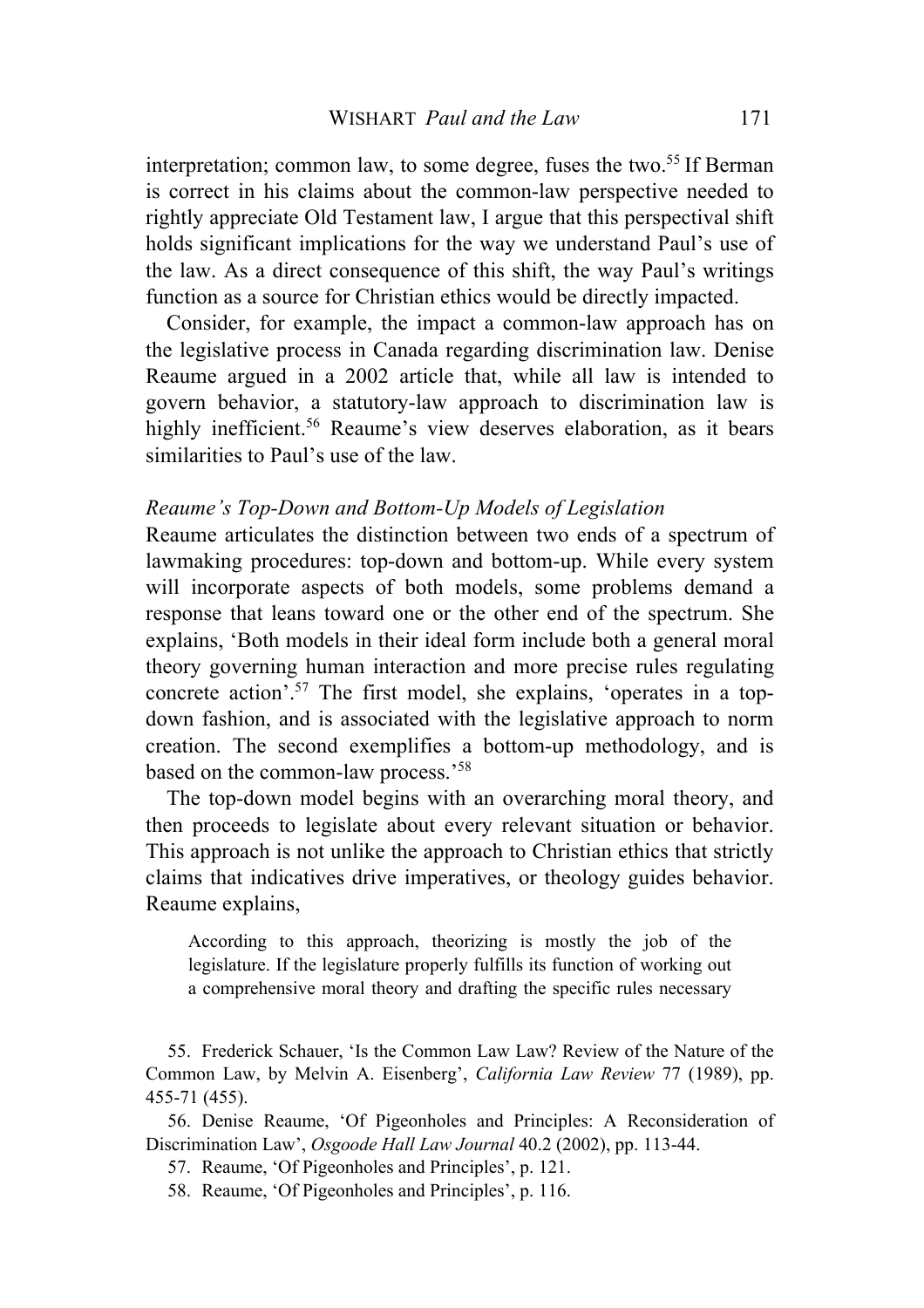### 172 *Journal of Greco-Roman Christianity and Judaism* 11

to deal with all possible fact situations, there should be little need for [judges] to engage with the large moral principles underlying the rules<sup>59</sup>

In other words, if the legislators figure out the theory, judges can simply apply it. This model of lawmaking is idealistic, explains Reaume, because it assumes that a set of laws can anticipate every possible context in which the law ought to have a say. She argues,

A more realistic approach would acknowledge that full determinacy in these matters is not possible. We can neither fully anticipate all the fact situations likely to arise for consideration, nor the value judgments to be made about them. A lawmaker may still strive under these conditions to articulate a comprehensive system of values in a determinate way and draft a body of precise rules instantiating them, but the scheme will be based on current knowledge and values. Gaps will appear in the framework as new situations arise. $60$ 

A top-down model is especially inefficient when it comes to certain problems, especially those that Christian ethicists refer to as sin. For example, concerning negligence, Reaume states, 'Given the boundless ingenuity of the human species in finding new ways to harm one another, this [top-down] approach to negligence would have been madness'.61 It would be impossible to legislate beforehand every law necessary to restrain negligence.

On the other hand, '[the bottom-up] model holds that although we may agree on and be deeply committed to certain abstract values or principles, we cannot anticipate all the fact situations in which they may be implicated, nor can we fully map out a comprehensive view of the concrete consequences implicated by those values.' <sup>62</sup> The bottom-up model conforms basically to the common-law legal system. This model seeks to determine what it means to uphold certain values in a particular case. Justice, equality and liberty are abstractions that all legal systems value, but their meaning is inherently contestable. Reaume outlines the bottom-up process in this way: first, the abstract principles or values are applied to paradigm cases in which all parties ideally agree on the outcome. Then, a process of reflection and reasoning is engaged to determine why this particular outcome upholds the abstract values. She

- 59. Reaume, 'Of Pigeonholes and Principles', p. 119.
- 60. Reaume, 'Of Pigeonholes and Principles', pp. 119-20.
- 61. Reaume, 'Of Pigeonholes and Principles', pp. 143-44.
- 62. Reaume, 'Of Pigeonholes and Principles', p. 117.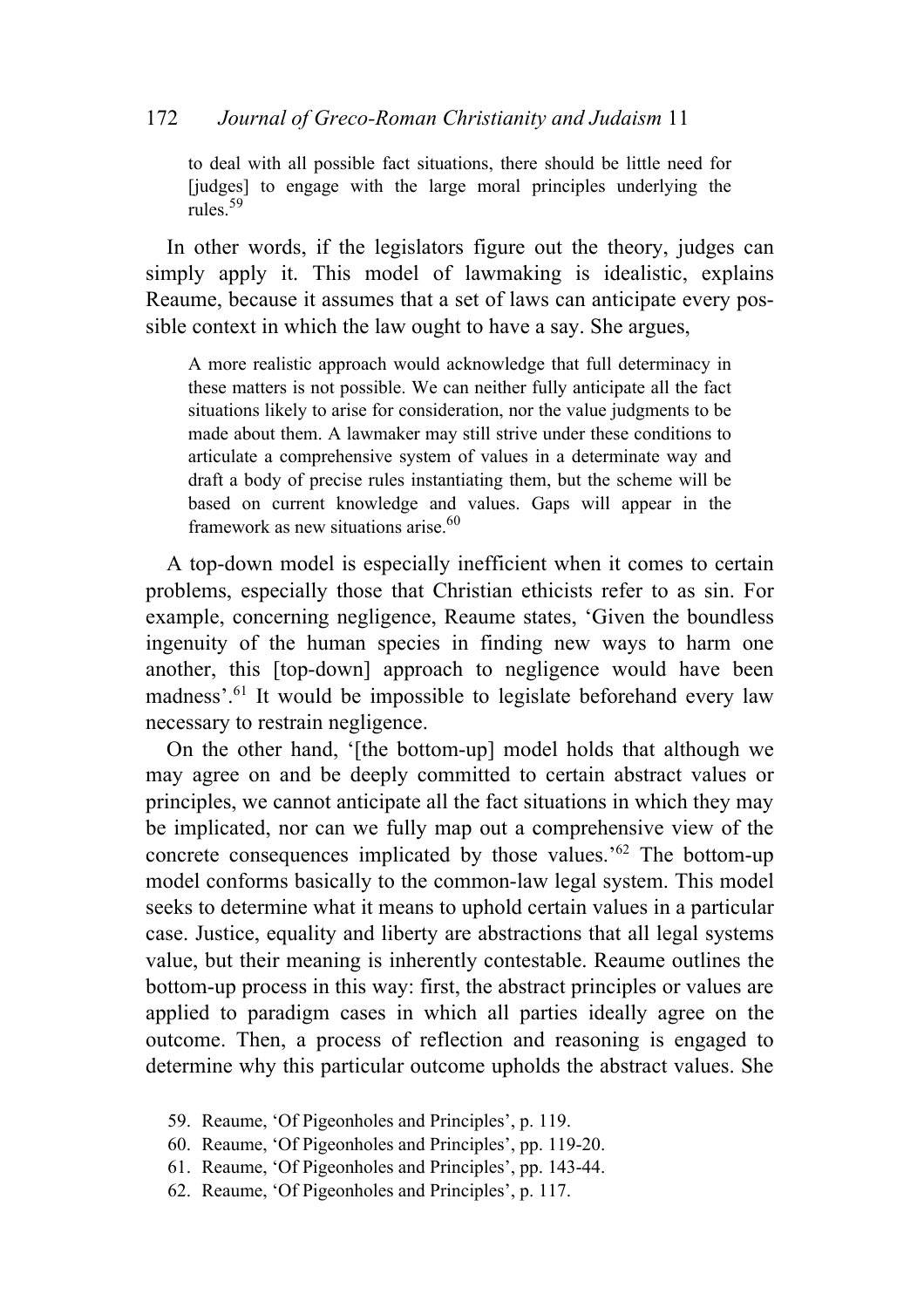explains, 'Normally, decision making in these paradigm cases will yield relatively precise rules that cover the standard features of cases thought to be paradigmatic'.63 As a range of paradigmatic cases is reviewed, the contours of the abstract value or principle begin to take shape. This process may involve reconsidering cases that were originally thought to be paradigmatic, because 'reformulation will make the original abstract principle more determinate in ways that may expand or contract initial judgments about its application'.<sup>64</sup> Analogous cases are also considered, and rules are incrementally extrapolated as to the appropriate lines of analogy. Reaume summarizes,

Within this model, the process of norm creation is an ongoing matter in which any case might be an opportunity for extension by analogy or other reshaping of the principle. Mere rule application is therefore not easily distinguished from changing or adapting the rule to meet changing needs or understandings of the problems at hand.<sup>65</sup>

However, the bottom-up model does raise many questions of authority that are avoided in a top-down model. According to Reaume, 'If the standing weakness of the bottom-up method is its susceptibility to a challenge of its legitimacy when the overeager principle seeker becomes too ambitious, the comparable weakness of the top-down model is its inflexibility when faced with unanticipated situations.' 66 These models, I would argue, might also helpfully be compared as deductive and inductive. The top-down model begins with a general theory and deductively applies it to the concrete facts. The bottom-up model begins with the concrete facts, makes determinations about them, and then proceeds towards a general theory, which is inherently adaptable to the input of new concrete facts.

A helpful example of how these models might apply to Christian ethics is divorce. Often people want to take a top-down approach to divorce, figuring out the precise rules and theory before taking concrete facts into consideration—that is, until they have to deal with real people. A bottom-up approach might be more helpful, as, in this approach, Christians can still maintain, with Jesus, that divorce and remarriage have never reflected the way things are supposed to be. A

- 63. Reaume, 'Of Pigeonholes and Principles', p. 117.
- 64. Reaume, 'Of Pigeonholes and Principles', p. 117.
- 65. Reaume, 'Of Pigeonholes and Principles', p. 118.
- 66. Reaume, 'Of Pigeonholes and Principles', pp. 120-21.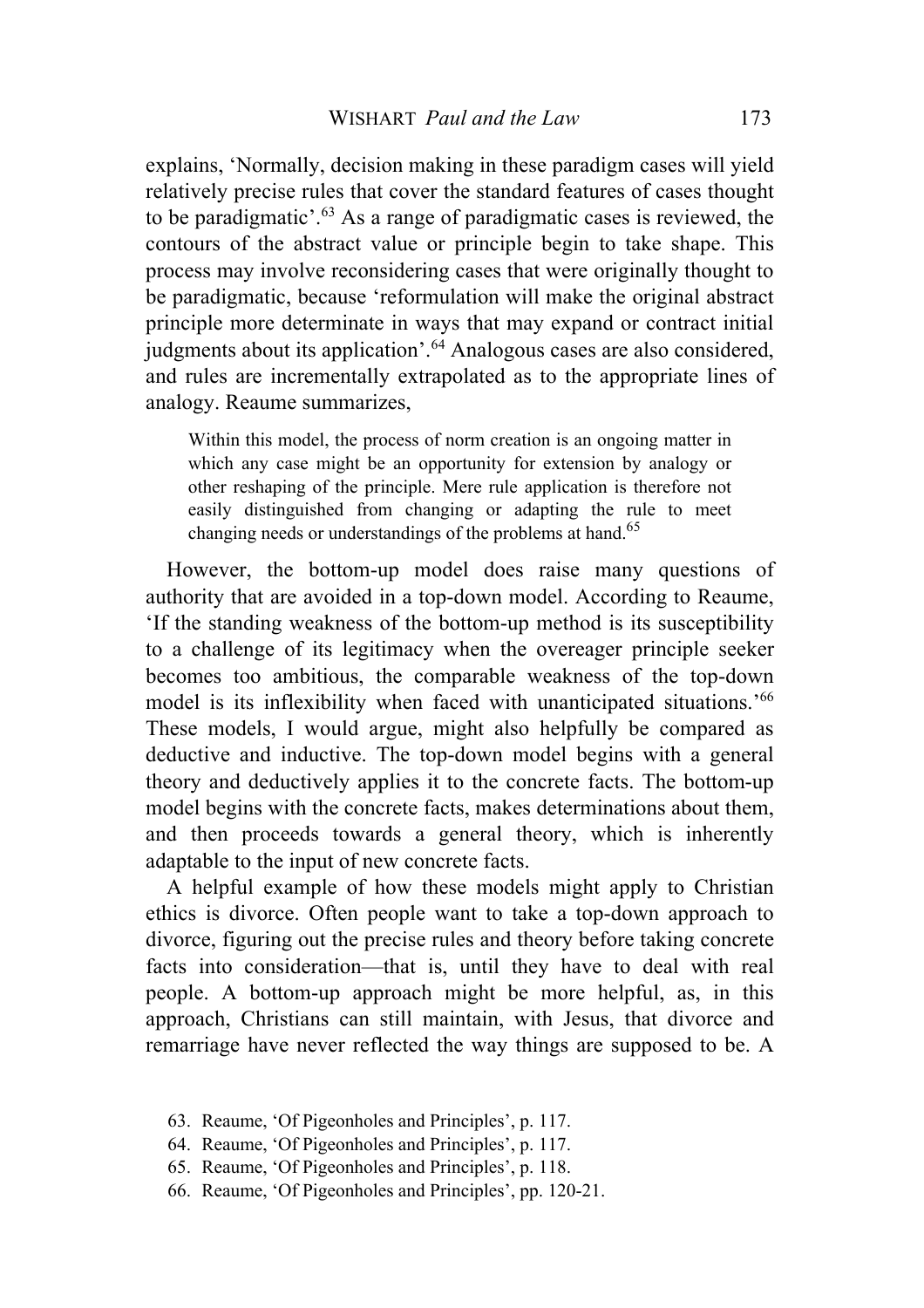# 174 *Journal of Greco-Roman Christianity and Judaism* 11

bottom-up approach, however, can also take account of the complexities of sinful situations more seriously and wisely than an overarching theory is capable of doing—which is arguably Paul's motivation in 1 Corinthians 7 in extending the teaching of Jesus. Rather than simply referring to the instructions codified in the New Testament—as if those instructions were statutory laws—a wise Christian judge ought to take responsibility for determining the appropriate decision based not only on the sources in the New Testament, but also on the concrete facts of the situation itself.

The reason a bottom-up approach to ethics is preferable is because the problem with which we have to contend is sin. In this sense, Christian ethics can learn much from Reaume's theoretical considerations. In her article, she promotes a bottom-up approach to discrimination law, because discrimination—like all sin, we might add—is 'a problem of human interaction that is fluid and constantly manifesting itself in new forms such that we have no clear sense of all the circumstances in which it might arise in future [*sic*] or what to do about them'.67

If Jesus and Paul have anything to teach us about Christian ethics, it is that codified laws cannot finally solve the problem of sin. In fact, law not only assumes that sin exists and thus depends on it for meaningfulness, but law itself actually contributes to the manifestation of sin (Rom. 7.7-11). Laws may account for sins, but law cannot account for sin. This is why Paul says, 'But now, we have been freed from the law, because we died to that which held us, in order for us to serve in newness of spirit, and not in oldness of letter' (Rom. 7.6, my translation).

### *Common Law and the Possibility of Integration*

I argue that Berman's insights could be profitably adopted for studying New Testament traditions of governing laws or norms,<sup>68</sup> and Reaume's reflections on the concomitant legislative process involved in common law could be illuminating for Christian ethics. While needing closer textual examination, as well as fuller historical information regarding

67. Reaume, 'Of Pigeonholes and Principles', p. 122.

68. Similarly, Jackson ('Legalism and Spirituality', p. 249) argues, 'the distinction between the role and functions of legislation and adjudication assists in understanding the thorny question of the relationship of Jesus to the law in the New Testament'.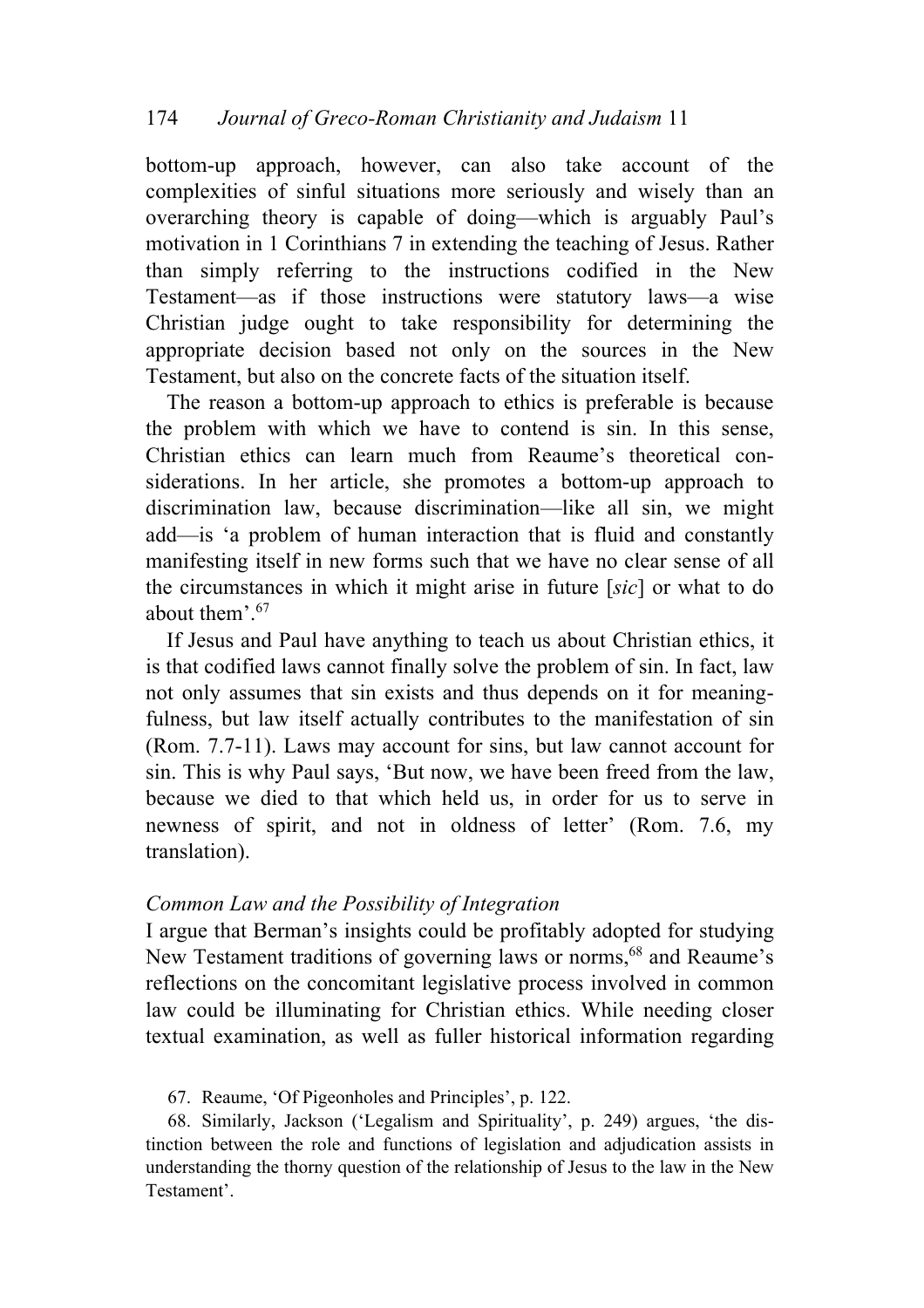Second Temple and Greco-Roman views,<sup>69</sup> a few points can be made in favor of the common-law perspective. First, if Berman is right about Old Testament law functioning more like a common-law than statutory approach, I argue that the common-law approach should be our starting point. We should not assume that Paul saw Old Testament law as statutory law, nor should we assume that he intended his instructions to function as a kind of statutory law for his audience then or now.<sup>70</sup> Secondly, a common-law perspective may help illuminate some theological difficulties, such as the relationship between the law of the Old Covenant and the law that God writes on his people's hearts in the New Covenant. From a common-law perspective, they both share a common source and a common trajectory rooted in common values. This is a useful point when considering why it is that Christians generally feel obligated to uphold the Decalogue, except for the Sabbath law; the obligation derives from the common-law tradition, and the deviation regarding Sabbath law derives from the novel context in which the same law tradition is operative. Thirdly, if the New Testament documents, and specifically the moral instructions contained therein, are understood as a critical installation in a much bigger common-law tradition, then there are important ethical implications regarding the way Christians apply New Testament instructions to their behavior in the present day, as discussed above in conversation with Reaume. Fourthly, a common-law perspective elucidates why it is that what we call Old Testament 'law' is largely composed of narrative material.71 While distinction is traditionally drawn between *halakhah*

69. To test this thesis, I would need to further examine Second Temple literature, as well as Greco-Roman legal traditions. For example, I would need to discern when the explicit distinction between *halakhah* and *haggadah* arose. However, Jesus' teaching, I would argue, does resemble a common-law tradition, and Paul explicitly places himself within the Jesus tradition, even as he continues to shape that tradition through contextualized instructions.

70. That is, in the sum of Pauline literature, drinking is not prohibited, only drunkenness, and therefore, drunkenness is always bad, but drinking is never bad. This kind of approach allows for non-value-driven loopholes.

71. In Exodus, 'Law and narrative are interwoven almost seamlessly... In fact, they are so closely linked that law actually becomes narrative in the mouths of Israelites, who must perpetuate through speech and reiteration, the memory of the redemption from Egypt for future generations' (Nanette Stahl, *Law and Liminality in the Bible* [JSOTSup, 202; Sheffield: Sheffield Academic Press, 1995], p. 95). Cf. Bernon P. Lee, *Between Law and Narrative: The Method and Function of*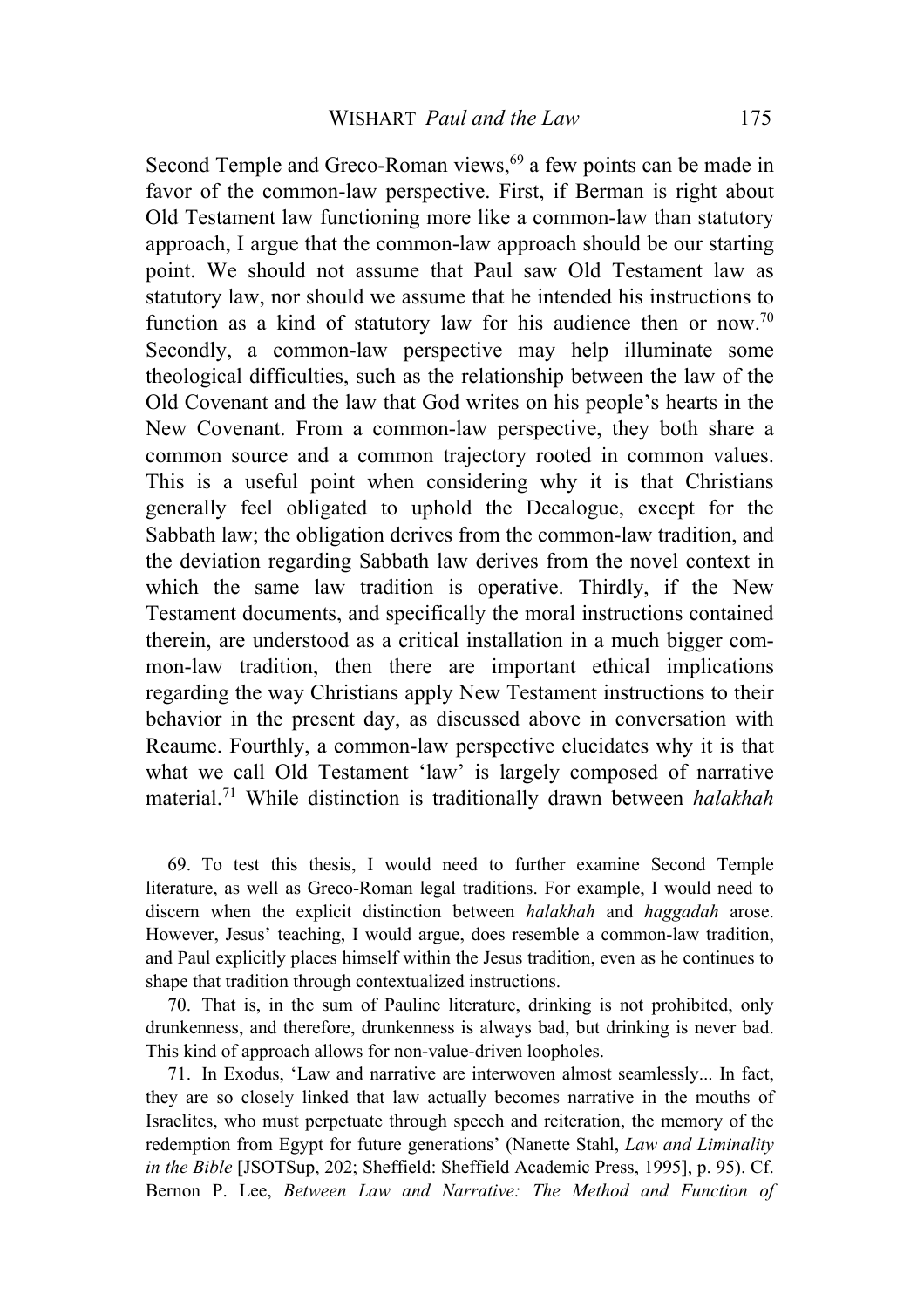and *haggadah*, Berman's article highlights the fact that the terminology of legal theory may be just as appropriate as this rabbinic terminology. And fifthly, in regard to Paul and the law, a common-law view of Paul's moral instructions allows us to integrate the key insights of Nanos and Rosner. On the one hand, Christians are obligated to follow the law in that the tradition of the apostles is the same tradition that the Decalogue and all other biblical law belongs to, and all of it derives from the instructions of the original lawgiver—God. On the other hand, what it means to follow the law in a new situation need not mean strict adherence to the literal meaning of all previous legal stipulations as if the law were statutory law. This is not a question of whether or not the law demands perfect obedience; rather, that question itself is meaningless if biblical law is a common law that requires judgment about its applicability to novel situations. Legalism, then, corresponds to treating a common-law tradition as if it were a statutory-law tradition.72 Statutory law allows for objective, technical justification of our behavior; common law, by contrast, demands our attempt to exercise faithfulness to a tradition.

Nanos could adopt a common-law perspective in order to explain Paul's critique of the law, that is, why he so vigorously opposes circumcision and certain actions in his novel context. Rosner could adopt a common-law perspective in order to explain Paul's positive estimation of the law's ongoing value for Christian ethics. The reason this approach is superior, however, is that, in adopting a common-law perspective to solve the paradox of Paul and the law, neither side need accommodate their strong stances on the theological significance of Judaism.

*Abstraction* (Gorgias Dissertations in Biblical Studies, 51; Piscataway, NJ: Gorgias, 2010); Peter J. Tomson, *Paul and the Jewish Law: Halakha in the Letters of the Apostle to the Gentiles* (CRINT, I; Minneapolis: Fortress Press, 1990).

72. See also Jackson ('Legalism and Spirituality', p. 259), who argues, 'legal doctrine and adjudication are two quite different phenomena, in which rules *are* sufficient in the former, but are *not* sufficient in the latter. Rule-centeredness is therefore not an evil in itself; it is only an evil when applied in the wrong context.' A relationship between people, he argues, is spiritual, and thus must not be ruled by law (p. 260). Also, he claims, 'Legalism is the activity of dealing strictly through the use of rules with a situation that calls for more than the application of mere rules', and therefore, 'legalism *cannot* be rightly applied in a situation where rules *are* a sufficient means of the resolution of a question' (p. 259).